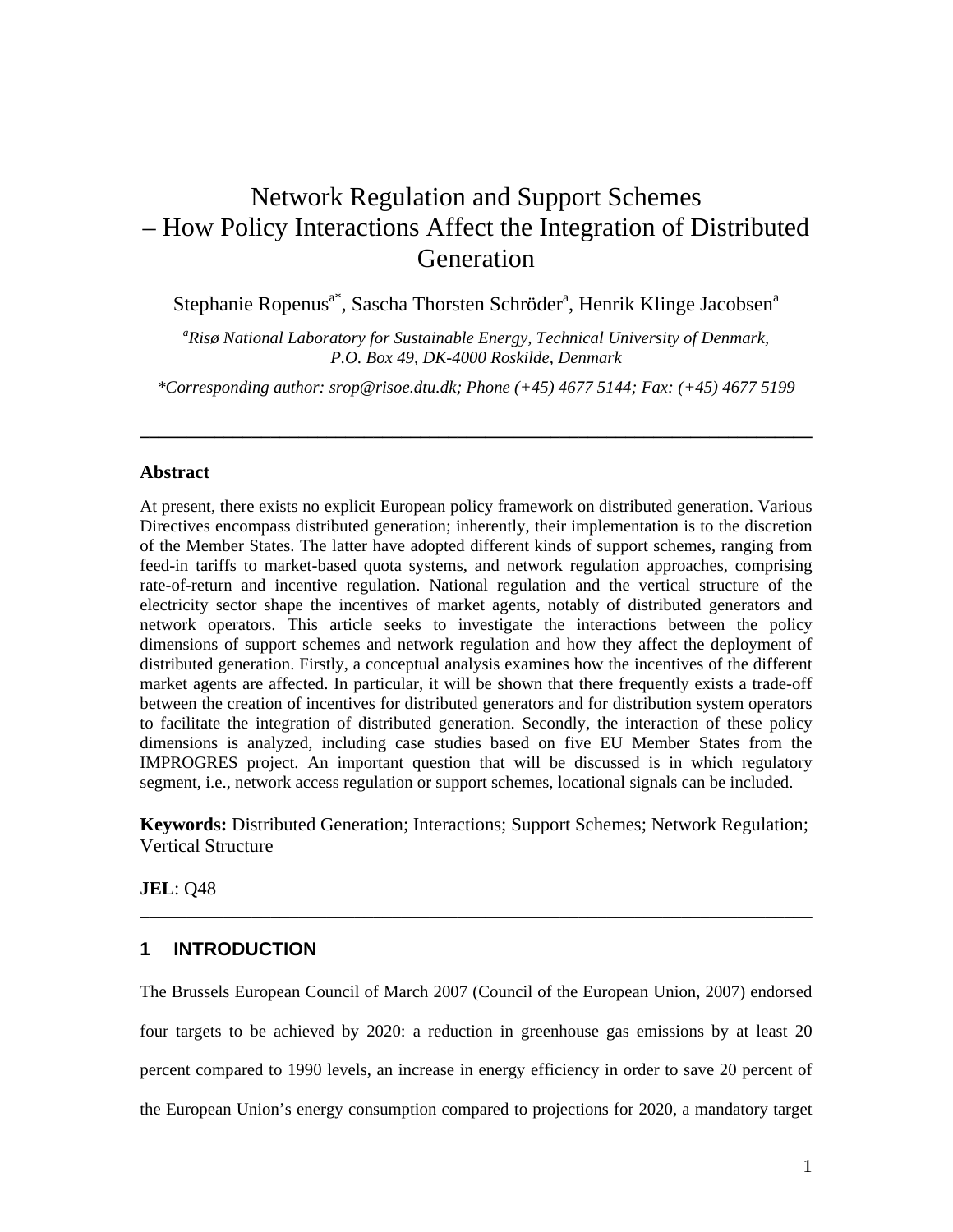of a 20 percent share of renewables in overall EU energy consumption, and a binding minimum target of 10 percent for energy from renewable sources in transport. Increasing shares of electricity from distributed generation (DG) and renewable energy sources (RES) will contribute to the attainment of these ambitious policy goals. Distributed generation is defined as "generation plants connected to the distribution system" (Art. 2 (31), Dir. 2009/72/EC). It encompasses a variety of technologies, such as electricity generation from renewable energy sources (RES-E) and combined heat and power (CHP). It is well acknowledged that DG/RES constitutes a key element for achieving the three objectives of European energy policy, i.e., competitiveness, sustainability and security of supply (CEC, DG). Despite its many associated benefits, such as stimulation of competition, reduction in greenhouse gas emissions and increase in energy efficiency (*ibid*), DG/RES integration may also add to the costs and complexity of network operation for distribution system operators (DSOs). The actual impact of a DG/RES plant tends to be highly technology-, time- and site-specific (Leprich and Bauknecht, 2004).

Member States have adopted different kinds of support schemes to promote electricity from renewable energy sources and combined heat and power, ranging from feed-in tariffs to marketbased quota systems. Simultaneously, various network regulation approaches are in place, comprising rate-of-return, incentive and yardstick regulation. National regulation and the vertical structure of the electricity sector shape the incentives of market agents, notably of distributed generators and network operators. Based on findings from the IMPROGRES project, this paper seeks to analyze the interactions between the policy dimensions of support schemes and network regulation and how they affect the deployment of distributed generation. The focus is on analyzing the impact of different regulatory regimes on DG/RES producers and DSOs. The remainder of this paper is organized as follows: Section 2 presents European Union (EU) legislation on DG/RES to provide an understanding of the legal framework. Section 3 applies a conceptual analysis on the impact of unbundling, access and network regulation as well as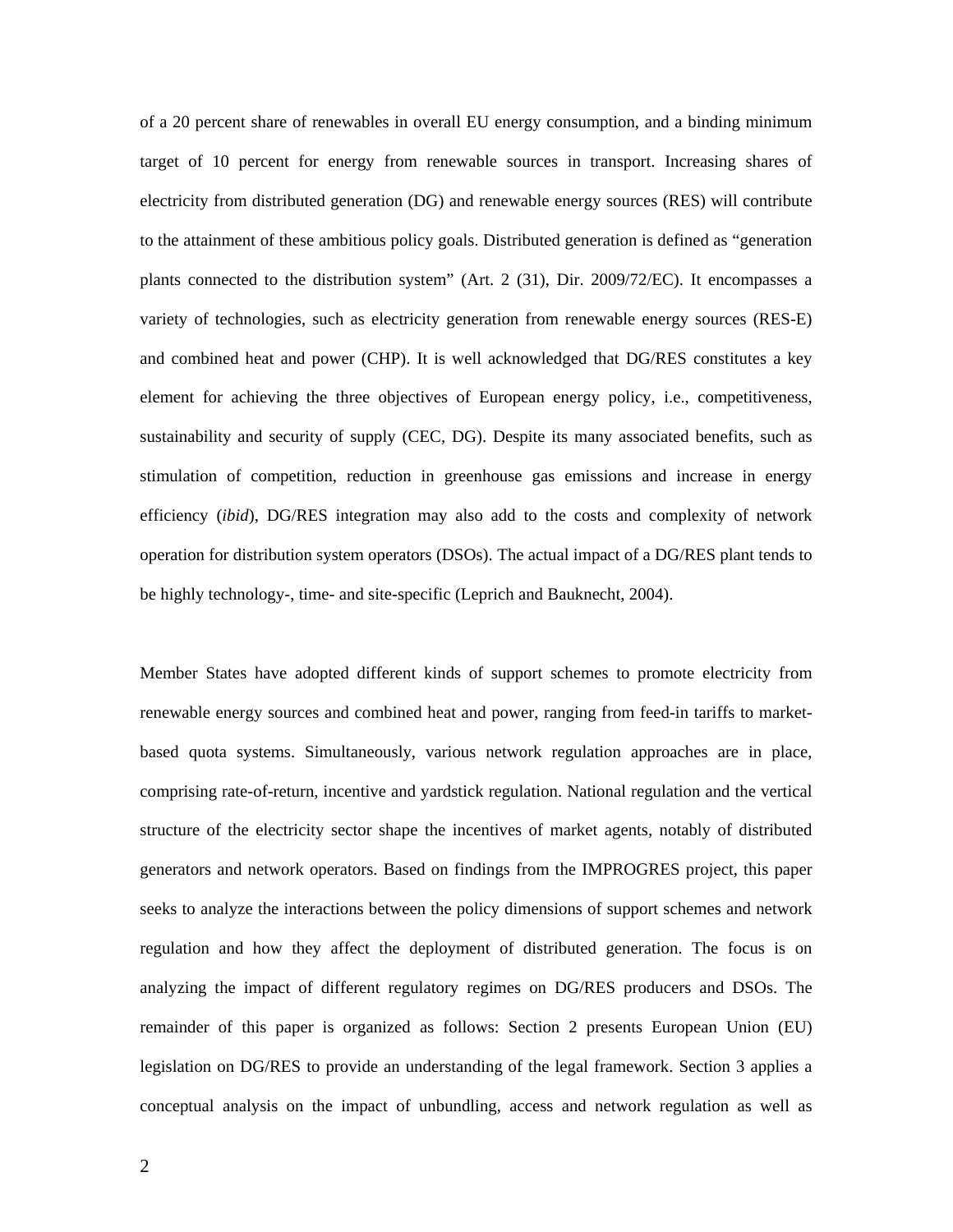support schemes on DG/RES producers and DSOs, respectively. Section 4 illustrates the application of regulation in practice by a case study of five European Member States. Finally, in Section 5 findings are discussed. In Section 6 conclusions are drawn and, based on those, a policy recommendation is suggested.

## **2 EU LEGISLATION ON DG/RES**

At the European level, until today there exists no explicit coherent policy framework on DG. This may partially be attributed to the fact that DG comprises different technologies with distinct characteristics (e.g., for some technologies natural variability of the primary energy source), installations for various types of use, as well as different, albeit rather small, capacity sizes. Several Directives adopted by the EU contain provisions that encompass DG. Not all of the relevant provisions address DG directly as such. Frequently, a DG installation may be encompassed due to its specific technological characteristics that, e.g., qualify it for the entitlement to a financial support scheme. Notably, Directives are not directly applicable (in contrast to Regulations), but have direct effect, i.e., they are binding as to the result to be achieved, "but shall leave to the national authorities the choice of form and methods" (Art. 249, EC Treaty). That is, the implementation of Directives is to the discretion of Member States. As a result, Member States may opt for different forms and methods for the transposition of Directives into national law taking account of national circumstances.

For DG/RES, particular importance can be attached to four Directives: the Electricity Market Directive 2009/72/EC (repealing the previous Directive 2003/54/EC), Directive 2009/28/EC on the promotion of the use of energy from renewable sources<sup>1</sup>, Directive 2004/8/EC on the promotion of cogeneration based on a useful heat demand and Directive 2005/89/EC concerning measures to safeguard security of electricity supply and infrastructure investment.

 $\overline{a}$ 

<sup>&</sup>lt;sup>1</sup> This new Directive amends and subsequently repeals Directives 2001/77/EC and 2003/30/EC.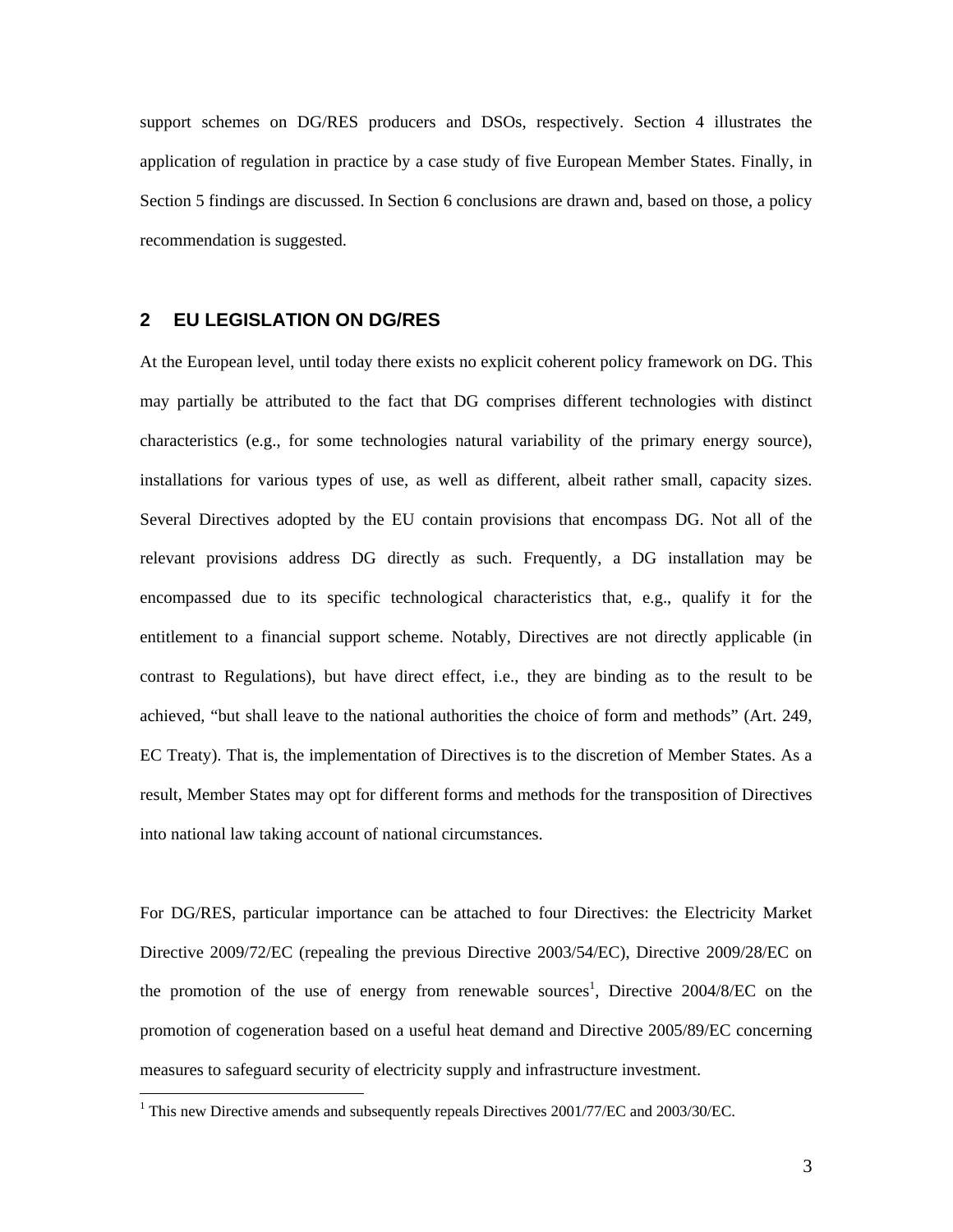Directive 2009/72/EC stipulates common rules for electricity generation, transmission, distribution and supply in the internal market in electricity. This encompasses the organization of the electricity sector, authorization and tendering procedures for new capacity, third party access, market opening as well as the independence, duties and powers of national regulatory authorities. Importantly, Directive 2009/72/EC also lays down provisions on the designation, unbundling, tasks and independence of transmission system operators (TSOs) and distribution system operators. Unbundling means the effective separation of networks from the activities of generation and supply ((9), Directive 2009/72/EC). Specific reference to DG is made in several articles of the Directive: in (36), the Directive establishes that when fixing or approving tariffs or methodologies underlying their calculation, "national regulatory authorities should ensure that transmission and distribution tariffs are non-discriminatory and cost-reflective, and should take account of the long-term, marginal, avoided network costs from distributed generation and demand-side management measures". Furthermore, it is for the Member States to ensure that specific authorization procedures shall be in place for small decentralized/distributed generation so as to account for their limited size and potential impact (Art. 7(3)). Also, DSOs shall consider DG that might supplant the need to upgrade or replace electricity capacity in the planning of their network development (Art. 25(7)). Finally, the regulatory authorities shall take all reasonable measures that help to achieve, amongst other aspects, the integration of large and small-scale production of electricity from renewable energy sources and distributed generation in both transmission and distribution networks (Art. 36d).

DG/RES generators may receive support for their renewable electricity production in line with Directive 2009/28/EC ("Renewables Directive"). This Directive stipulates mandatory national overall targets for reaching the target of at least a 20 percent share of energy from renewable sources in the Community's gross final consumption of energy in 2020. In addition to the

4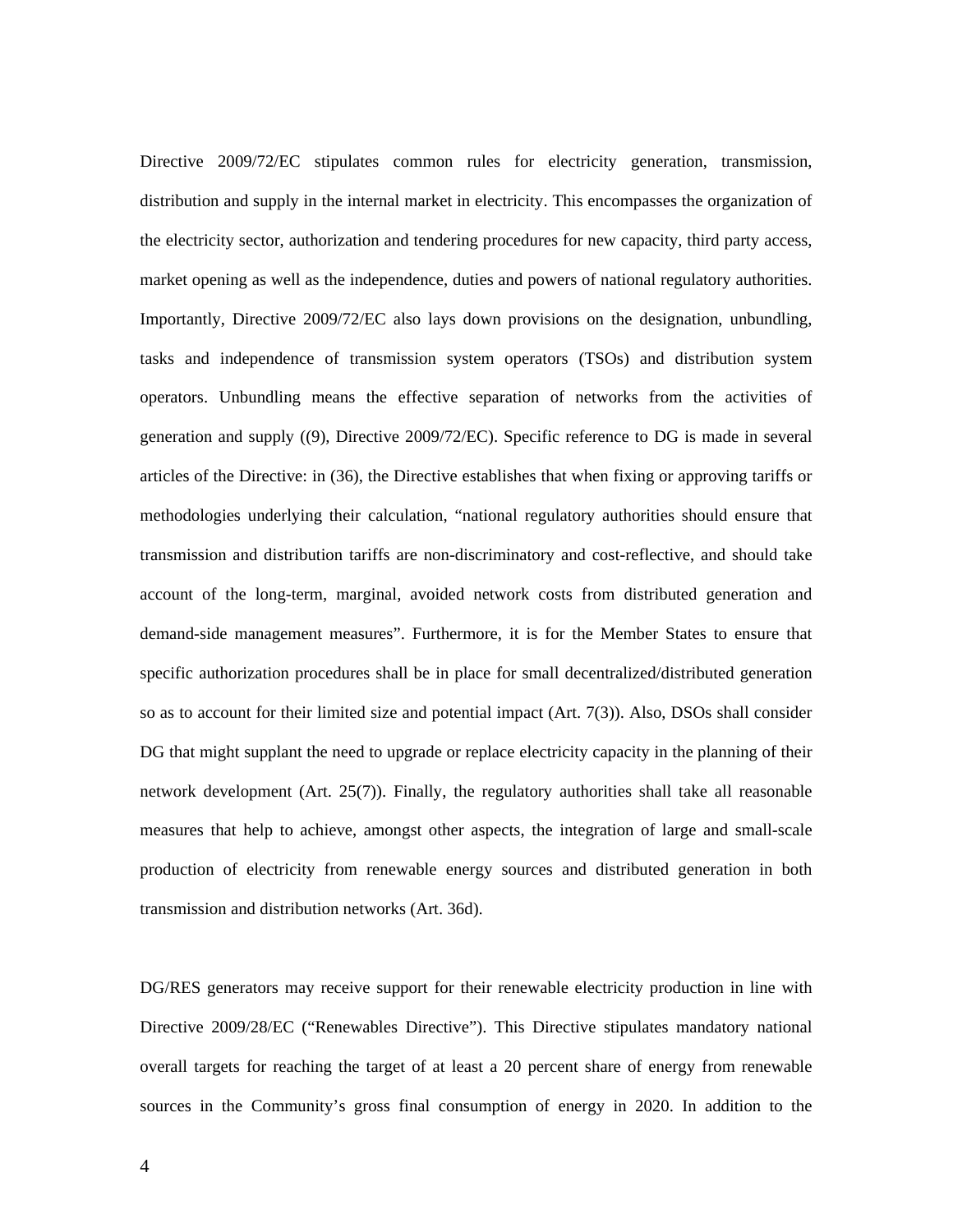adoption of national support schemes, Member States are now also allowed to take measures of cooperation with other Member States and/or third countries so as to facilitate the fulfillment of their mandatory national 2020 targets. Such measures of cooperation may include joint projects, agreements between Member States on statistical transfers of renewable energy as well as joint or partly coordinated national support schemes among Member States. By the same token, operators of DG units based on combined heat and power (CHP) may receive direct or indirect support in accordance with support schemes adopted by the Member States to implement Directive 2004/8/EC ("CHP Directive"). In addition, Art. 8 (3) of Directive 2004/8/EC states that, subject to notification to the Commission, Member States may particularly facilitate grid access for power produced by small-scale and micro-generation units. Notably, both regarding the Renewables Directive and the CHP Directive, the eligibility of electricity generators for receiving financial support is based on technological characteristics and not on being DG producers as such.

Eventually, mention of DG is made in the "Security of Supply Directive" 2005/89/EC. The objective of this Directive is to ensure an adequate level of generation capacity, an adequate balance between supply and demand, as well as an appropriate level of interconnection between the Member States (Art. 1). With respect to DG, Art. 3(3) underlines the importance of "encouraging energy efficiency and the adoption of new technologies, in particular demand management technologies, renewable energy technologies and distributed generation".

# **3 NATIONAL POLICY CONTEXT: CONCEPTUAL ANALYSIS2**

This section provides a conceptual analysis of different policy dimensions which influence the interaction of DG/RES operators and DSOs. This conceptual analysis for each policy area can be

 2 Portions of this section draw on the IMPROGRES Deliverable 3 (Ropenus, Schröder, Jacobsen *et al.*, 2009).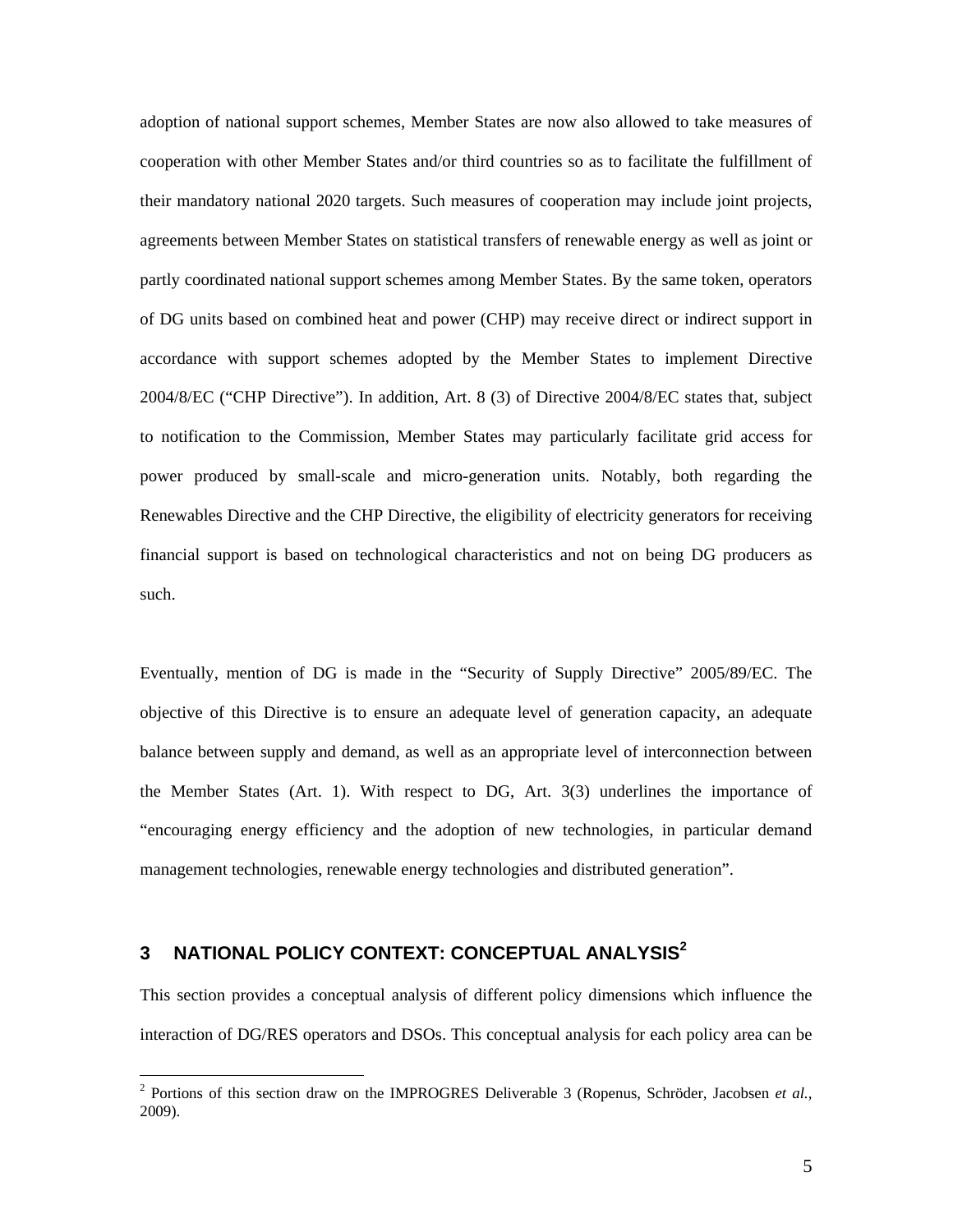subdivided into two steps: firstly, there will be a review of the existing relevant legislation at the European level to be implemented by the Member States. Secondly, the implications for the (partially conflicting) incentives of DG/RES producers and DSOs will be discussed.

#### 3.1 Level of integration between DSOs and DG/RES generation

Vertical industry structure is a significant influencing factor for the incentives of market actors. As for distributed generation, vertical industry structure refers to the vertical relationship between the DSOs and the generation segment, i.e.,  $DG/RES$  producers<sup>3</sup>. Networks constitute essential facilities with natural monopoly characteristics. The guarantee of fair and non-discriminatory network access for all DG/RES producers is hence a prerequisite for the establishment of a level playing field. Directive 2009/72/EC stipulates legal and management unbundling for DSOs (Art.  $26(1)$ ) as well as unbundling of accounts (Art. 31(3)). Notably, an exemption from the unbundling requirements may be applied to small DSOs serving less than 100,000 connected customers, or serving small isolated systems (Art. 26(4)). The implementation of the exemption clause is to the discretion of the Member States. Furthermore, Directive 2009/72/EC allows combined operators (Art. 29), that is, a combined transmission and distribution operator. Also, in Directive 2009/72/EC (Art. 26(3)), it has been added that the activities of vertically integrated DSOs should be monitored by the regulatory authorities so that the former cannot take advantage of their vertical integration to distort competition.

The conflict of interest of network owners that also operate in the competitive segment (e.g., electricity generation) in the provision of access to competitors has been covered substantially by microeconomic literature. Armstrong *et al.* (1994) raise the question of vertical structure, i.e., whether a firm should be allowed into the deregulated segment, or rather be ring-fenced and solely confined to the natural monopoly segment. Salop and Scheffman (1983) point out the

 $\overline{a}$ 

 $3$  We refrain from covering the vertical relationship between DSOs and the supply sector in this analysis.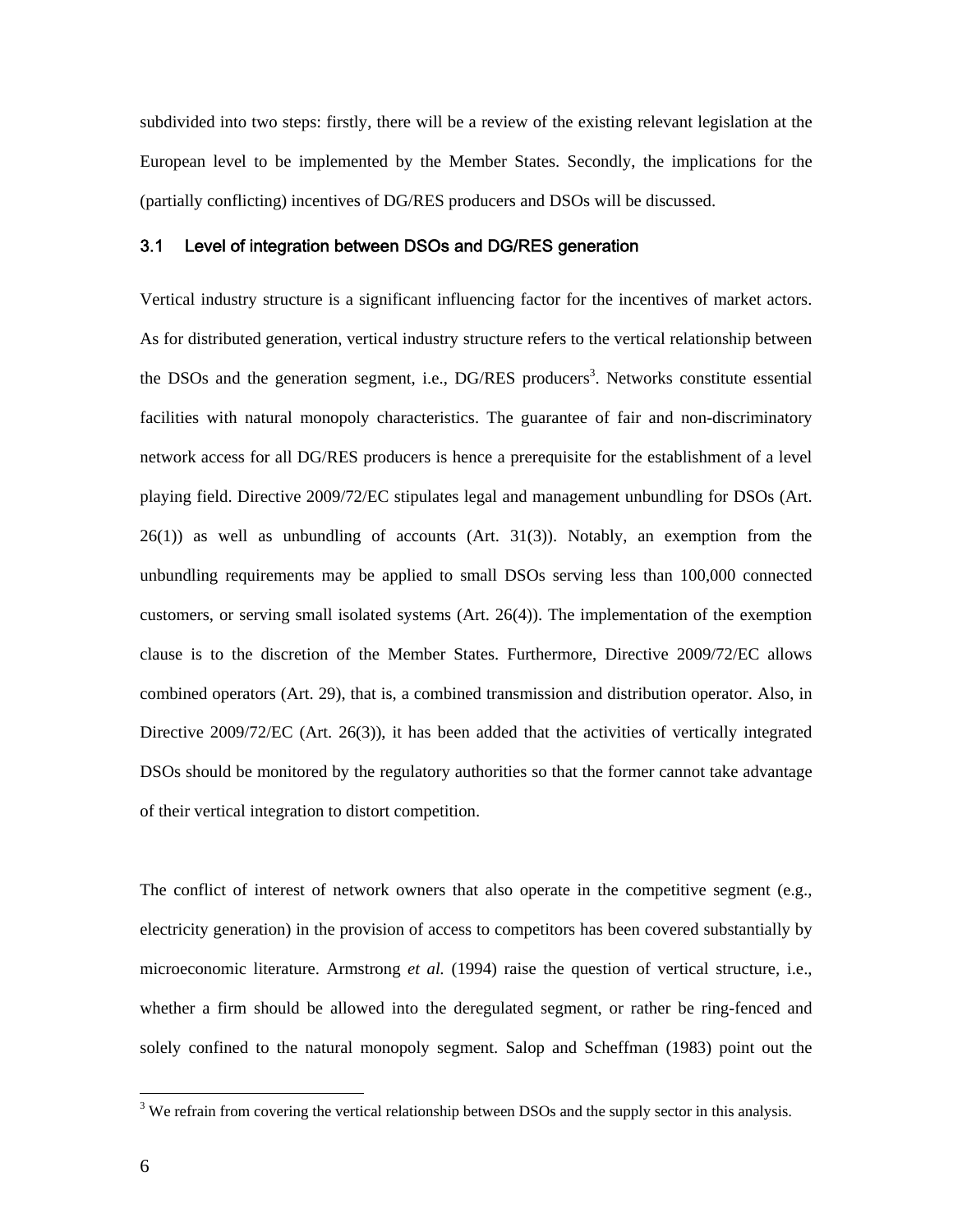problem of a dominant firm's incentive of raising rivals' cost when the dominant firm has control over an essential input, such as the network. Naturally, regulation of network access charges and tariffs would mitigate or, ideally, preclude an aggravation of access to the essential facility. In reality, however, there is not perfect information so that it may be more effective to remove the potentially inherent incentive to use the control of the essential facility for delimiting entry of competitors by means of unbundling.

#### 3.1.1 Impact on DG/RES producer

For a DG/RES operator, the danger of encountering an aggravation of network access (e.g., through prohibitively high connection charges) cannot be disentangled from regulatory oversight and the effectiveness of regulation. This comprises transparency on the methodology and the determination of network costs arising from a new connection. Also, it plays a major role whether there are regulated connection charges and network tariffs vs. negotiated charges and tariffs between DSOs and DG/RES producers. However, there is also another side to the coin: a DSO operating and owning DG/RES units itself has more experience in the system integration of DG/RES. This in turn may benefit the integration of new (competing) DG/RES producers provided that non-discriminatory network access is realized.

#### 3.1.2 Impact on DSO

If DSOs are allowed to own and operate DG/RES units themselves, the synergies between the generation and the network segment can be realized in a more efficient manner. For example, the DSO may then decide to delay or substitute network reinforcements through the appropriate placement of distributed generation capacity. Furthermore, this may provide an additional incentive for the DSO's role in active network management rather than treating the distribution network as a passive appendage to the transmission network. With regard to the network access problem, the (in some cases possibly negligible) danger of vertical foreclosure on a local scale by aggravating network access for new small-scale DG entrants needs to be weighted against the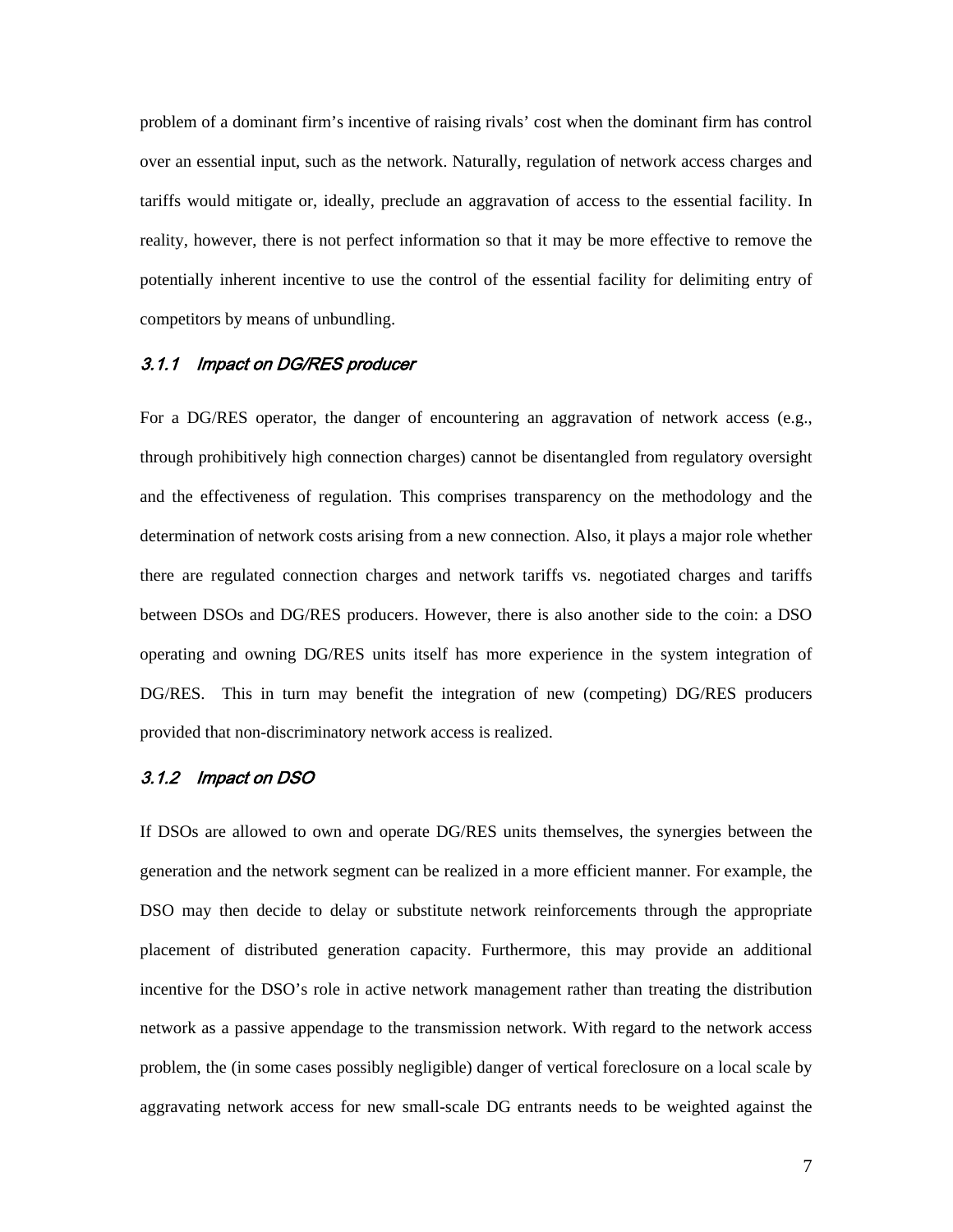problems if unbundling is imposed on small vertically integrated DSOs. In particular, DSOs falling under the exemption clause represent small undertakings in the integrated European electricity market for which unbundling may impose a huge financial burden. Regulation on provisions governing the unbundling of DSOs has to balance the danger of a vertically integrated DSO exercising local market power (e.g., aggravation of network access for competitors in a rural network) against the financial and operational burden unbundling imposes on small DSOs. It may be further subject to discussion whether the exemption clause should be harmonized, or whether it should continue to be to the discretion of Member States.

## 3.2 Regulation of DSOs

Regulation of DSOs consists of two major elements: connection charges for the initial provision of physical access to the network and the regulation of the network tariff. The methodology applied for the determination of connection charges and tariffs for network usage provides inherently incentives for the DSO to promote or not to promote the connection of new DG/RES generators. Both the choice of the connection charging methodology and of the network regulation regime are to the discretion of the individual Member States.

## 3.2.1 Connection charges

Three major types of connection charges can be distinguished (Ackermann, 2004): deep, shallowish and shallow charges. Under a deep connection charging regime, the DG/RES producer incurs the costs for connection assets and the costs for all necessary network reinforcements, i.e., at the distribution and at the transmission level. Shallowish connection charges imply that the DG/RES producer has to pay for the costs of connection assets and reinforcements at the distribution level only. If shallow connection charges are applied, the DG/RES producer only incurs the direct costs for connection, and maybe the costs for a new transformer.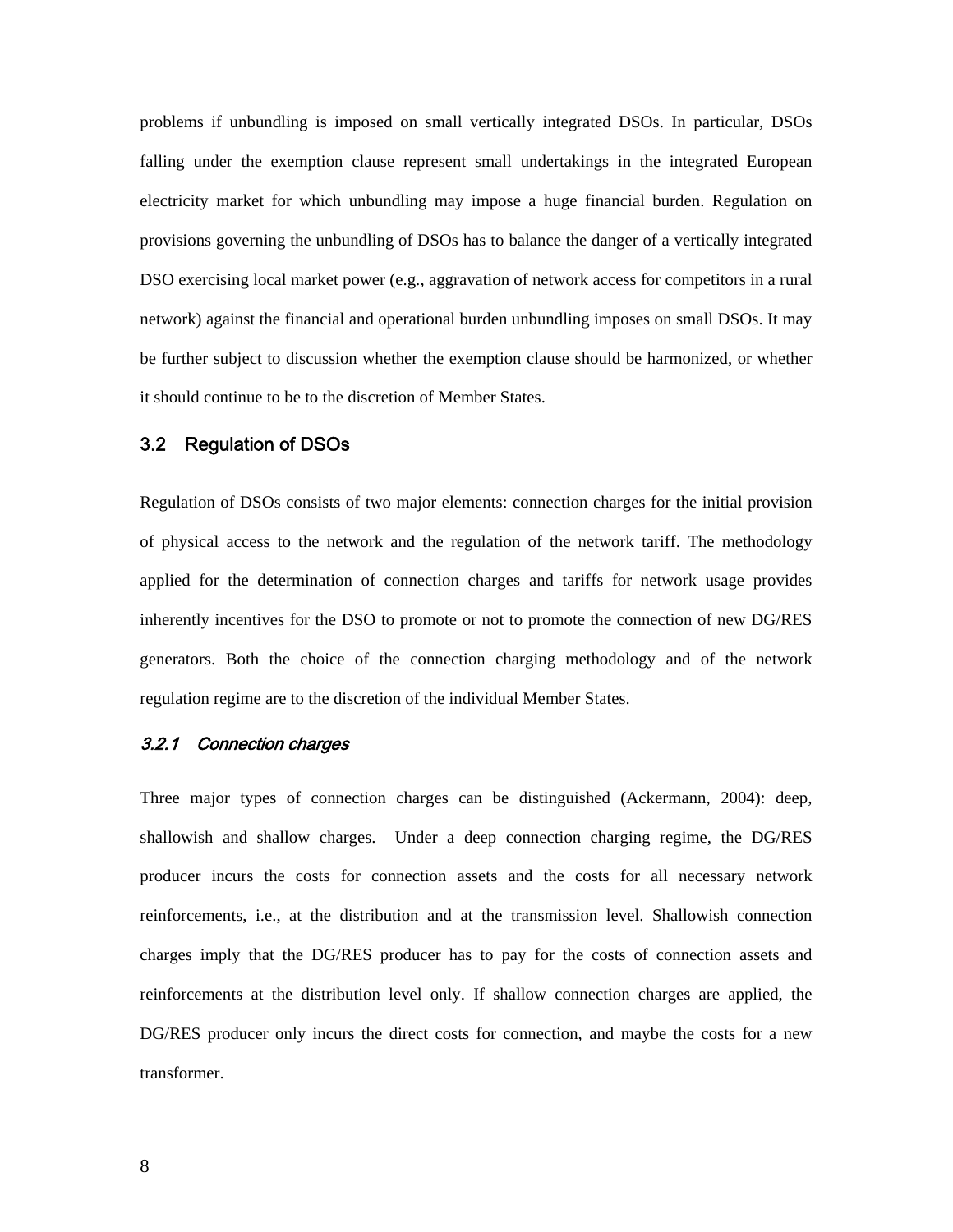### 3.2.2 Network tariff regulation

The income of TSOs and DSOs is primarily derived from network tariffs. The latter are composed of different fees. Depending on their application in national regulation, these fees may comprise energy charges [MWh], capacity charges [MW], reactive power charges [MVAr] and Use of System (UoS) charges (Ackermann, 2004). It is the duty of regulatory authorities to fix or approve, in accordance with transparent criteria, transmission or distribution tariffs or their underlying methodologies (Art. 37(1a), Directive 2009/72/EC). By the same token, regulatory authorities have the authority to require TSOs and DSOs to modify terms and conditions if necessary, including tariffs and methodologies, so as to ensure that they are proportionate and applied in a non-discriminatory manner (Art. 37(10), *ibid*).

The type of connection charging philosophy, as outlined above, cannot be regarded in isolation from the network tariff. In the case of shallow(ish) connection charges, a DSO may recuperate the reinforcement costs through UoS charges on generators and/or consumers. The simplest kind of UoS charge is a postage stamp tariff, where transmission/distribution charges paid by a certain group of generators/consumers are uniform, i.e., they incur the same charges regardless of their location and time of use. The underlying idea of introducing UoS charge differentiations is that different parties connected to the grid should pay the share of system usage they need. In sum, these charges represent the DSO's revenue and need to be equivalent to its allowed revenue. This can be implemented by a multitude of different approaches: either both consumers and generators or only consumers can pay UoS charges. Furthermore, UoS charges can vary according to the voltage level each agent is connected to, or according to the location of agents (nodal/zonal pricing).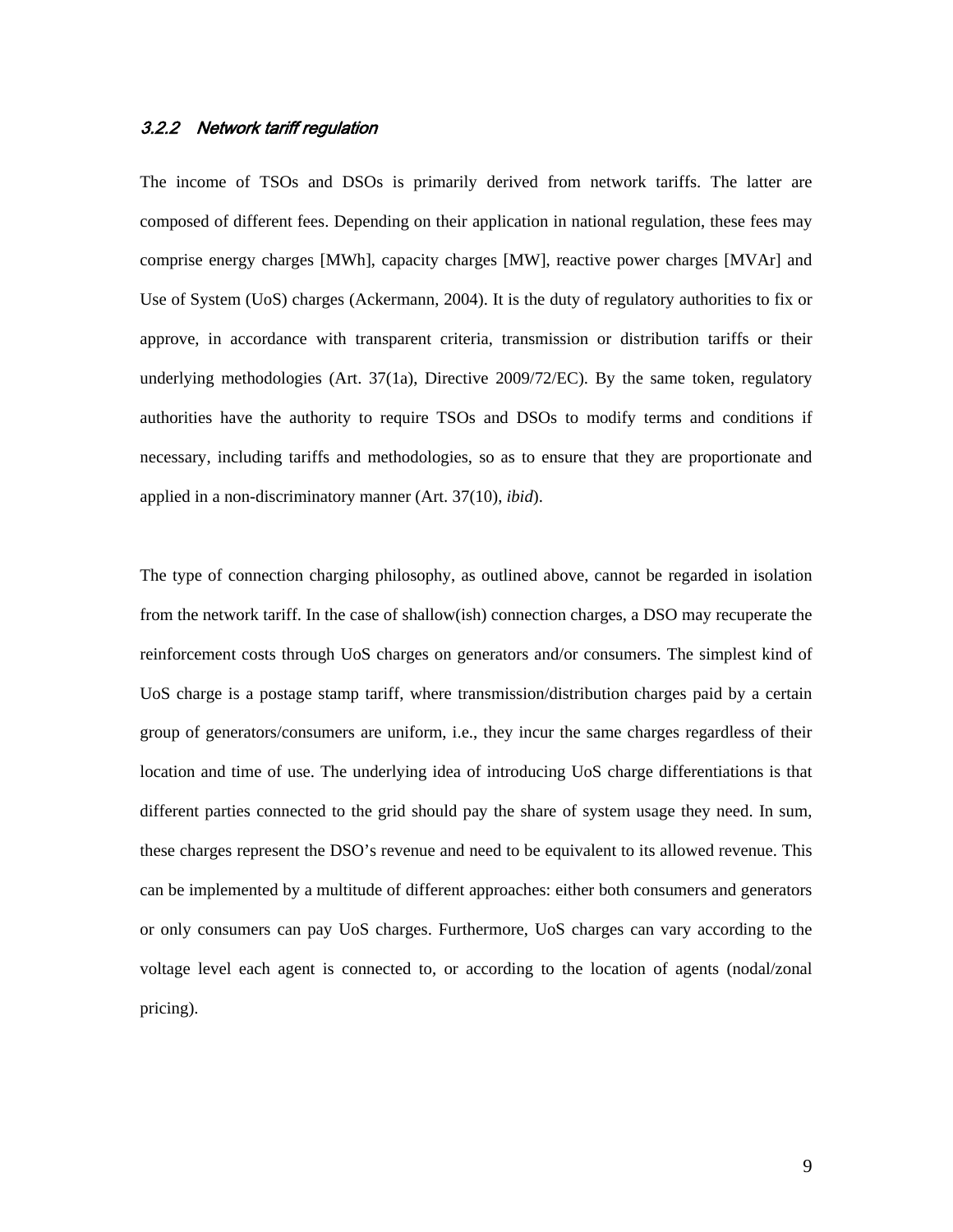EU Member States have adopted different kinds of network regulation approaches. The predominant types are rate-of-return regulation, incentive regulation and yardstick regulation (cf. Joskow, 2006; Viljainen, 2005). Under a rate-of-return (RoR) or cost-plus regulation, the regulator approves a cost base which is used to calculate the total allowed revenue for a network operator in one period. A fixed interest rate is then given on the bound capital. In the meantime, many Member States have migrated to incentive regulation in the form of price cap or revenue cap regulation. A nowadays widely practiced way of network incentive regulation is the *revenue cap*: the regulator imposes a maximum price ( $E$ kWh) or maximum revenue ( $\Theta$ ) on transmission and distribution companies for one regulatory period. The regulator then defines a price path for the next regulatory period. The incentive for the companies is to decrease their own cost in comparison to this predefined price path; the difference constitutes their profit. This can also be combined with stronger requirements for companies that are inefficient in comparison to their peer group (individual X-factor). Finally, yardstick competition is an incentive mechanism where a network operator's allowed expenses depend on the average of the industry peer group for every single period. It is therefore more competitive than price or revenue cap regulation. In practice, various hybrid forms between the aforementioned approaches exist.

#### 3.2.3 Impact on DG/RES producer

The type of connection charge methodology allocates the costs and risks between DG/RES producers and DSOs. Whereas the DSO recuperates charges directly upfront under a deep connection charging regime, the implementation of shallow charges implies for the DSO that it recovers cost over time, e.g., by means of UoS charges. As for DG/RES producers, it is quite apparent that there is a preference for shallow charges. Not only are the financial expenses upfront significantly lower, but also risk exposure is reduced: under deep connection charges, there is always a high degree of uncertainty which network reinforcements are considered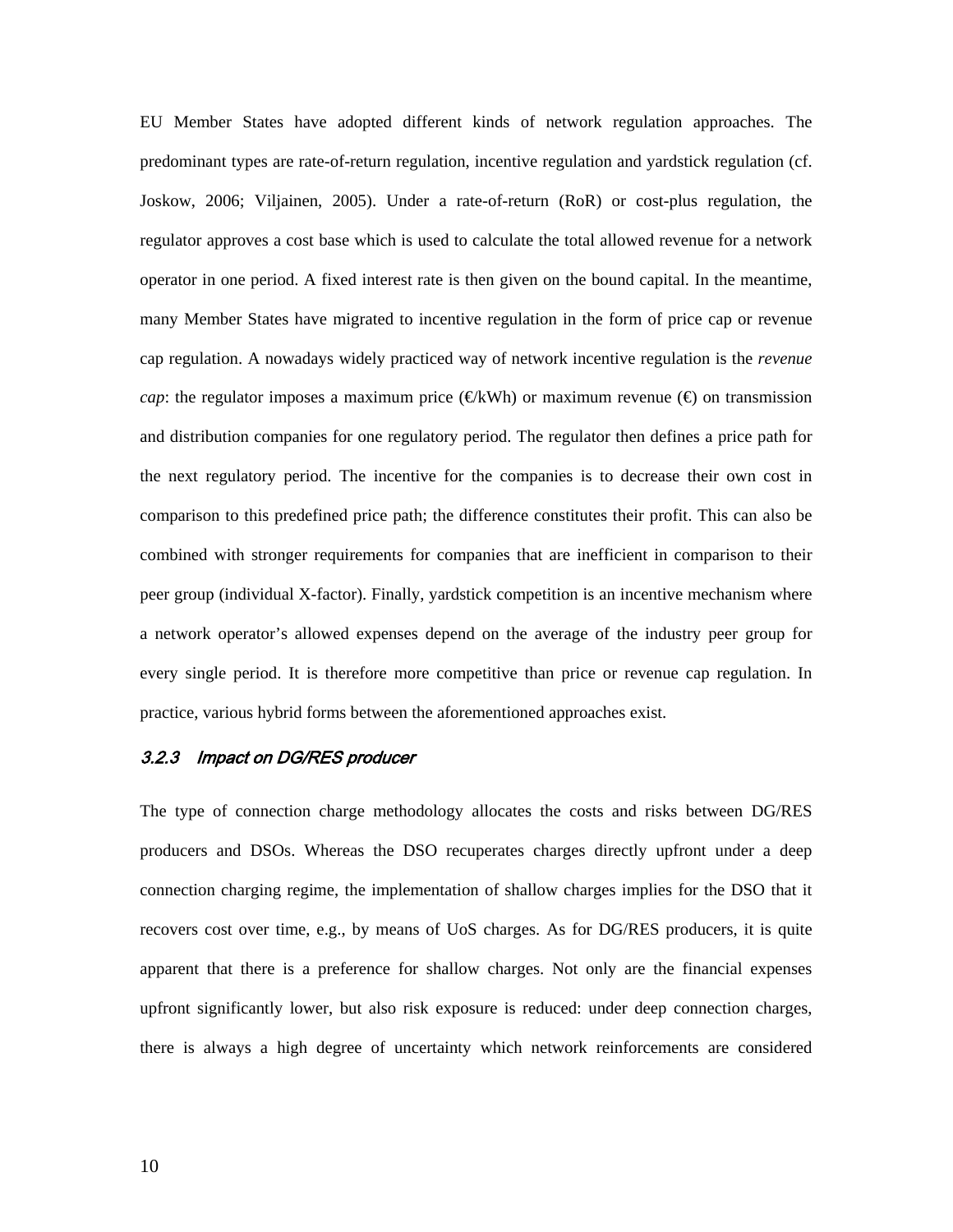necessary for the new DG/RES plant as well as on how their costs will be determined. As for UoS charges, DG/RES operators obviously prefer when those are borne by consumers only.

## 3.2.4 Impact on DSO

For the DSO, deep connection charges are the most preferable approach: this is because they both send a very strong locational signal for the placement of new DG units and because they allow the DSO to cover the costs for connection immediately instead of socializing and recuperating them over time. Location-differentiated UoS charges also provide locational signals, yet their immediate effect for the siting of new DG/RES plants is not as strong as an upfront payment. In addition, location-differentiated UoS charges would prove to be highly complex in practical implementation.

In general, the difficulty lies in the trade-off between the allocation of network costs and the provision of locational signals while simultaneously giving incentives for the erection of new DG/RES plants. One possibility is the application of shallow connection charges coupled with UoS charges to be paid by the DG/RES producer. However, this DG/RES UoS charge should not be higher than for conventional generation connected to the transmission network.

#### 3.3 Remuneration of DG/RES producers

For the most part, DG producers deploy technologies that qualify them for the entitlement to national support schemes. In line with the "Renewables Directive" 2009/28/EC and the "CHP Directive" 2004/8/EC, Member States may apply national support schemes to encourage electricity generated from renewable energy sources and from combined heat and power. In general, support mechanisms can be divided into investment support and operational support. Investment support comprises capital grants as well as fiscal incentives/exemptions. As for operating support, there is a distinction between price-based schemes, such as the classical feed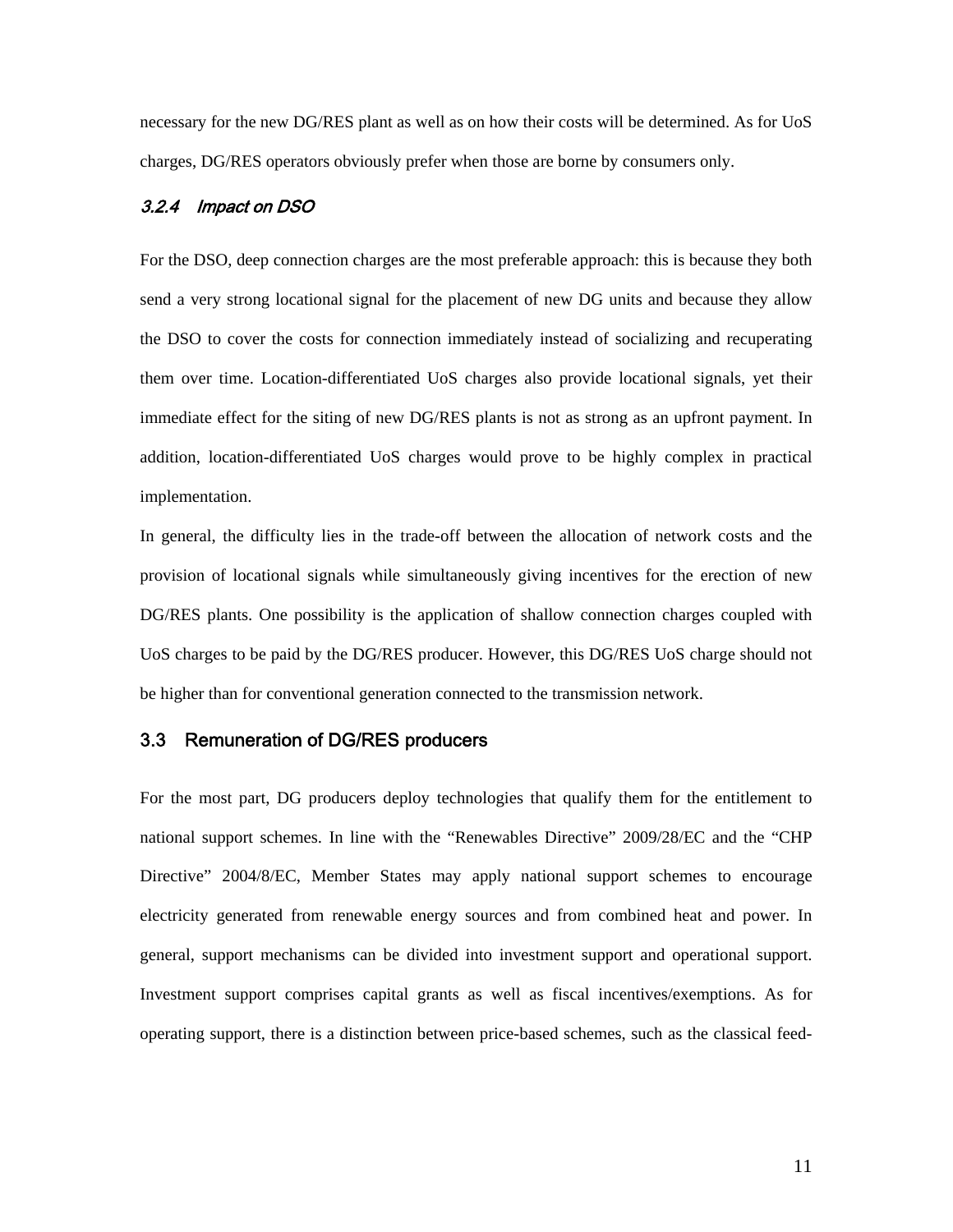in tariff and price premiums, and quantity-based schemes, notably quota systems with tradable green certificates.

Under the classical feed-in tariff scheme, qualified electricity producers receive a fixed price per kWh of electricity fed into the grid. This pre-set tariff is set to a level above the market price and granted for a specific duration, e.g., 20 years, so as to provide investment certainty. Commonly, this scheme is coupled with priority access to the grid as well as priority dispatch for qualified generators. Price premiums constitute a market-based variant of the feed-in tariff. Here, a fixed premium is paid on top of the market price, frequently supplemented by a premium for balancing costs. Both price-based support schemes are typically financed by means of socializing the associated costs.

By contrast, in the case of a quota system, not the price but the quantity of renewable electricity is stipulated as a percentage share of total electricity consumption or production. For each unit of renewable electricity fed into the network (typically, corresponding to one MWh), qualified producers of renewable electricity obtain one green certificate. The latter can be sold on a separate financial certificate market. If the obligation is imposed on consumers, electricity suppliers/retailers typically act on their behalf as buyers on the certificate market. The selling of green certificates implies a second revenue stream for renewable electricity producers: they do not only obtain the electricity market price, but receive additionally the certificate price.

#### 3.3.1 Impact on DG/RES producers

The remuneration is crucial for DG/RES producers in two respects: firstly, many DG/RES technologies are not mature yet in commercial terms (disregarding potential externalities of conventional production) and therefore need financial support to sustain in the market. Secondly, quota systems, the price premium and the feed-in tariff expose DG/RES producers to different degrees to the volatility of market prices. A greater exposure under price premiums and quota systems incentivizes producers to follow load patterns and may be more efficient from a system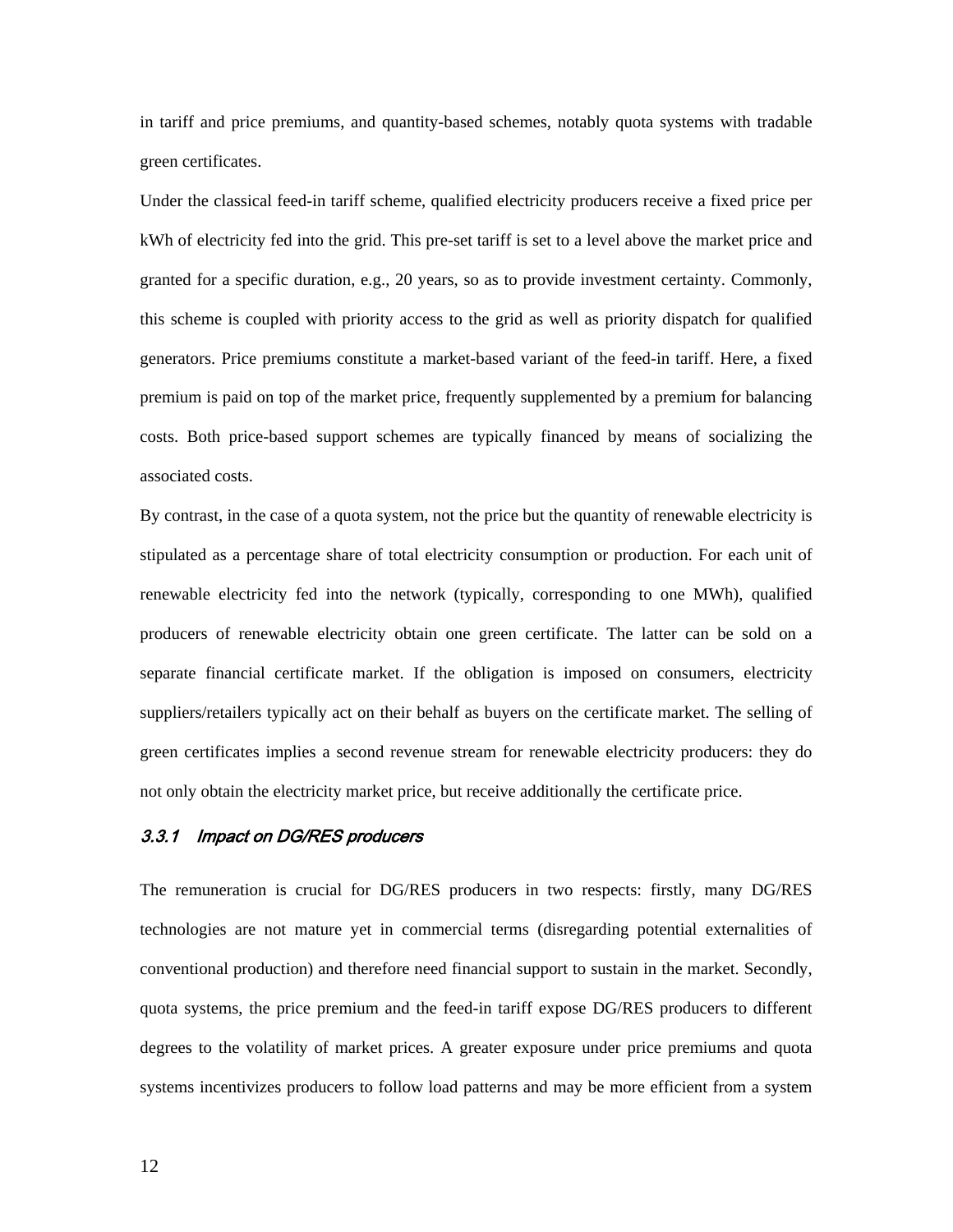operation point of view; however, dependent on the evolution of market prices this may also imply greater uncertainty for DG/RES producers in terms of their revenue as compared to a fixed feed-in tariff granted for 20 years. Also, in the absence of adequate storage possibilities, loadfollowing electricity production may prove difficult to implement for technologies with natural (wind) or operational variability (CHP where electricity generation is dictated by heat demand). Notably, the investment certainty associated with high levels of support may mitigate some entry barriers, such as high connection charges or network tariffs that negatively affect the profit of the DG/RES producer. However, in such cases it would be more efficient to adopt changes directly in the network access regulation segment.

## 3.3.2 Impact on DSO

The DSO is affected by the applied support scheme in various ways: firstly, the level of support determines the aggregate penetration of DG in DSO networks and may increase DSO network costs. Secondly, controllable, i.e., non-variable, DG/RES units may be more responsive to electricity market price signals and actual demand under the more market oriented support schemes. This may facilitate their integration in terms of network operation and to a lesser extent reduce network reinforcement costs. The provision of priority access implies an additional burden for DSOs, in particular if DG/RES units are sited predominantly with respect to natural resource conditions, but not from a network point of view. Therefore, it is vital that connection charges and UoS charges provide locational signals for the optimal siting of new DG/RES plants. One possibility to include network signals in the support schemes is to incorporate a bonus for location of DG investment or for the provision of ancillary services. Another possibility is the adoption of a dispatch bonus for operating at times when the network is constrained or deviates from plans. However, support schemes, in particular the feed-in tariff, may not result in crosssubsidizing network costs by inducing the DSOs to set higher connection charge levels. Feed-in tariff schemes are not dynamically adjustable and, therefore, they are inefficient in providing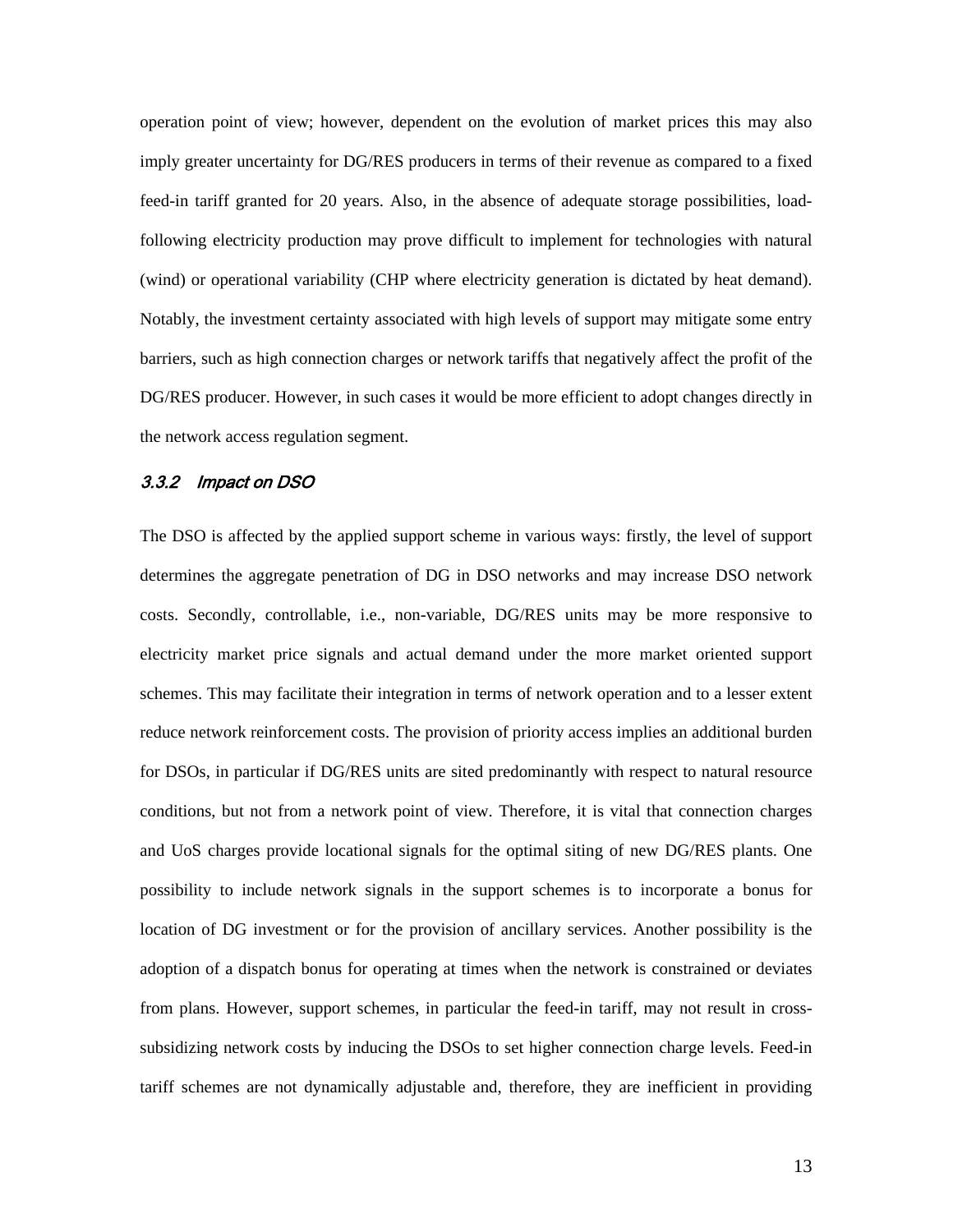signals for investment in the individual grid where it is most beneficial. It is more efficient to provide direct signals in the network segment itself by encouraging the DSOs to provide these signals to potential DG investors.

## **4 INTERACTIONS – COUNTRY CASES**

This section deals with a country-based analysis of the different regulatory areas in the five selected countries and draws mainly on the IMPROGRES project report by Cali, Ropenus and Schröder (2009). The individual characteristics of every country are described. Subsequently, Section 5 provides a comparative analysis of the countries and a discussion of implications of the current regulatory combinations.

## 4.1 Denmark

Denmark has 101 distribution system operators that vary strongly in size and of which 96 serve less than 100,000 customers. All DSOs are legally unbundled. Notably, Denmark does not apply the exemption clause on DSO unbundling (CEC, 2009). The fragmented structure of the distribution segment can be attributed to the historical background of local electricity supply with consumer or municipal ownership. Consumer proximity to the energy sector might be one of the explanations why wind generation cooperatives have been established widely. Since 1977, DSOs were subject to price supervision by an Electricity Price Council (Moll Sørensen, 2005). This has been modified with the introduction of a revenue cap incentive regulation in 2000. However, the effectiveness of this new regulation scheme has been rather moderate so far (see Moll Sørensen, 2005, for further details). With respect to obtaining physical network access, DG operators have to pay only shallow connection charges when accessing the network, and only a few have to pay generator use-of-system charges.

In the early beginnings of wind power development, the technology was supported by research funds and the obligation on utilities that they had to buy wind-generated power at 85 percent of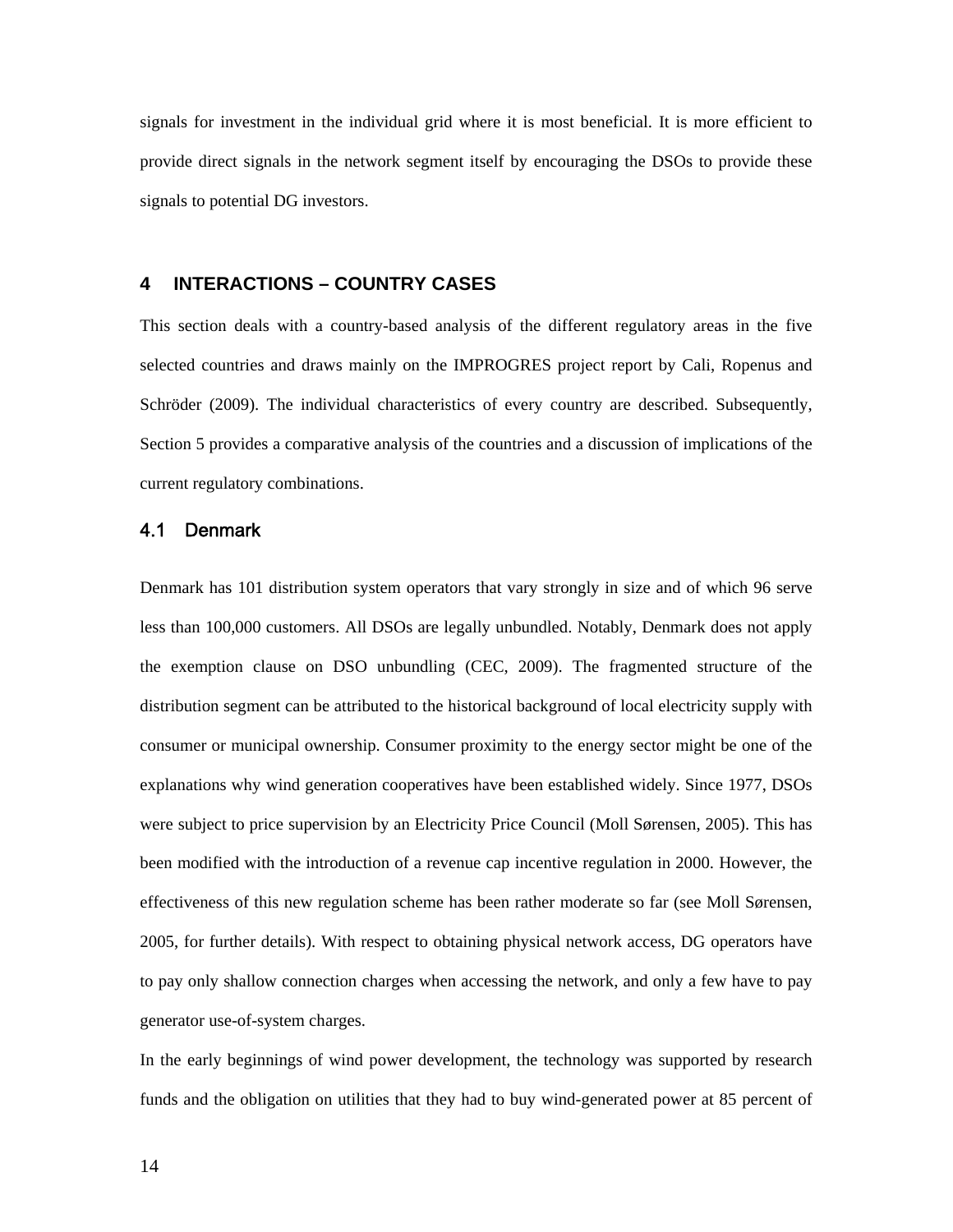the household customer price in the supply area and pay 35 percent of the connection costs (Vleuten and Raven, 2006). CHP development was fostered by a feed-in tariff with three timedependent steps which was replaced by a price premium in 2005 to counter problems with excess production. A similar development can be observed for the feed-in tariffs for the different renewable electricity generation technologies. Before the Danish electricity reform in 1999 and also directly thereafter, fixed feed-in tariffs were applied. The adoption of a green quota system was considered, but subsequently postponed until it will be possible to establish a common market with several EU Member States. Instead, there was a migration to price premiums in 2003, i.e., producers had to sell their electricity on the market and received a fixed premium on top of the electricity market price. Depending on the year of commissioning of an installation, either the level of the premium or the level of the overall income was guaranteed. In 2008, a new separate law on renewable energy was adopted. The support, now a pure price premium, was raised for biomass, biogas and wind power.

# 4.2 Germany

In Germany, there are 855 distribution system operators of which 150 are legally unbundled and 779 serve less than 100,000 customers so that they may fall under the exemption clause that is applied in Germany (CEC, 2009). With regard to network regulation, DSOs are subject to a revenue cap incentive regulation since 2009. The incentive regulation generally accounts for distributed generation, but does not allow a higher revenue cap due to, e.g., higher network losses. Generators pay shallow connection charges and no use-of-system charges. The handling of network congestions due to a faster growth of wind generation capacity than network reinforcements is interesting: until 2008, wind generators could be curtailed without getting any compensation for the curtailment. Under current legislation, they receive the value of the energy they would have produced in an uncurtailed situation. This way, the question about the optimum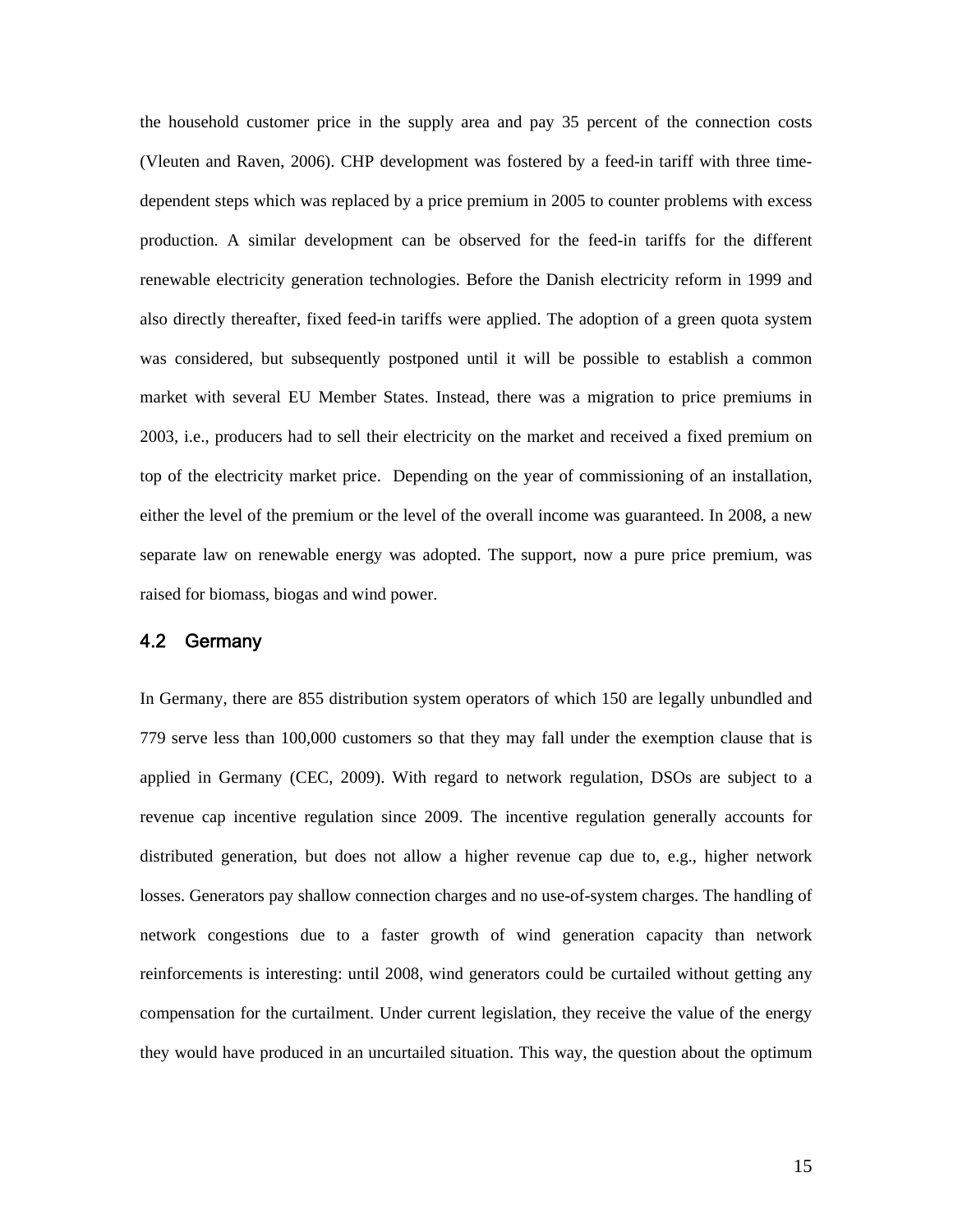between curtailment of DG units and network reinforcement is internalized in the network operator's business (EEG 2009, §11-12).

Renewable energy sources account for about 15 percent of total electricity generation in Germany (Eurostat), with the predominant generation from renewables being wind, biomass and hydropower (with strong regional differences). The amount of photovoltaic generation capacity is also strongly increasing.

In Germany, the instrument for the promotion of renewable energy is a fixed feed-in tariff that was initially introduced by the Energy Feed-In Law (*Stromeinspeisegesetz*, 1990) in 1990 where support was coupled to historical retail prices. This was modified ten years later by The Act on Granting Priority to Renewable Energy Sources (EEG, 2000) where fixed feed-in payments are guaranteed for a (maximum) period of 20 years, with differentiation according to technologies. Under the EEG, grid operators are obliged to connect renewable electricity generators to their networks, purchase the latter's electricity as a priority and compensate them with the feed-in tariff as laid down by the EEG. There is an initial tariff period with a higher feed-in tariff for the first years after commissioning of a plant (e.g., for the initial 5 or 12 years). In 2004, a revision of the EEG was implemented with modified tariff levels (EEG, 2004). The latest revision of the EEG in 2009 (EEG, 2009) introduced the option for renewable electricity generators to choose between the regular feed-in tariff scheme and the direct selling of their electricity on the market on a monthly basis. Furthermore, there is now a system services bonus for the remuneration of wind paid in addition to the initial tariff for five years to installations that meet specific technical requirements. The support scheme for CHP is a price premium on top of the market price. This applies also for micro-CHP units connected to the distribution networks.

# 4.3 The Netherlands

In the Netherlands, thre are eight distribution system operators in total. All of them are legally unbundled, and five of them serve less than 100,000 customers (CEC, 2009). Similar to Denmark,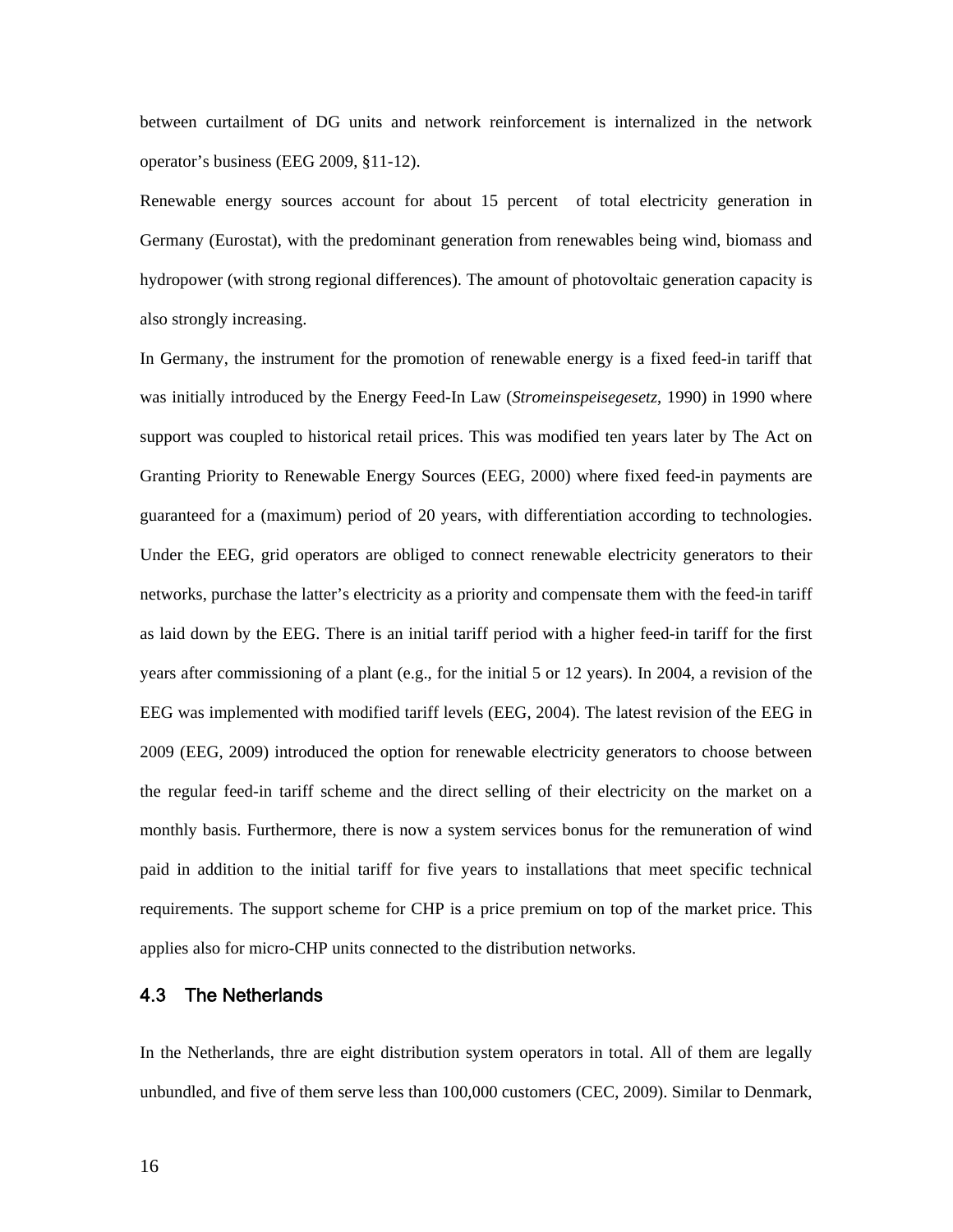the exemption clause for small DSOs has not been adopted in the Netherlands (*ibid*). Incentive regulation of the distribution system operators has been in place since 2001, and the design has progressively turned more advanced. Today, it reflects a quality factor, but does not account for different cost structures due to different geographical integration of DG/RES units in single networks. Generators are subject to shallow or negotiated deep connection charges depending on the capacity of the connection: up to 10 MVA, shallow connection charges are to be paid, whereas deep connection charges apply for larger units. DG/RES units do not have to pay use-ofsystem charges in the Netherlands. Congestion management is necessary in some parts of the country, and obtaining grid access can cause delays in these regions. A law giving priority to DG/RES units in comparison to fossil-based units is being discussed.

Due to the dense population of the country and the importance of greenhouse agriculture, CHP plays an important role. It accounted for about 9 GW of generation capacity in 2006 (excluding coal-fired units, (Daniëls *et al.*, 2007)). Until 2000, CHP was supported through priority access, a fixed feed-in tariff and several tax measures. Until 2005, a price premium was determined annually. It has effectively been abolished after 2005 because the electricity prices rose to a level that support was considered superfluous.

Renewable energy is predominantly supported with a price premium scheme, but the level and detailed design were varying over time (SOLID-DER, 2008): from 2006-2008, the instrument was abolished. A quantitative change occurred due to the change from a fixed premium to a variable premium, dependent on the market price level. The units are commonly sold on liberalized electricity markets with aggregators as intermediates; these can charge about 0.4 to 0.8c  $E$ kWh for being balancing-responsible.

#### 4.4 Spain

In Spain, there are 329 distribution system operators all of which are legally unbundled although 323 DSOs serve less than 100,000 customers and can fall under the exemption clause (CEC,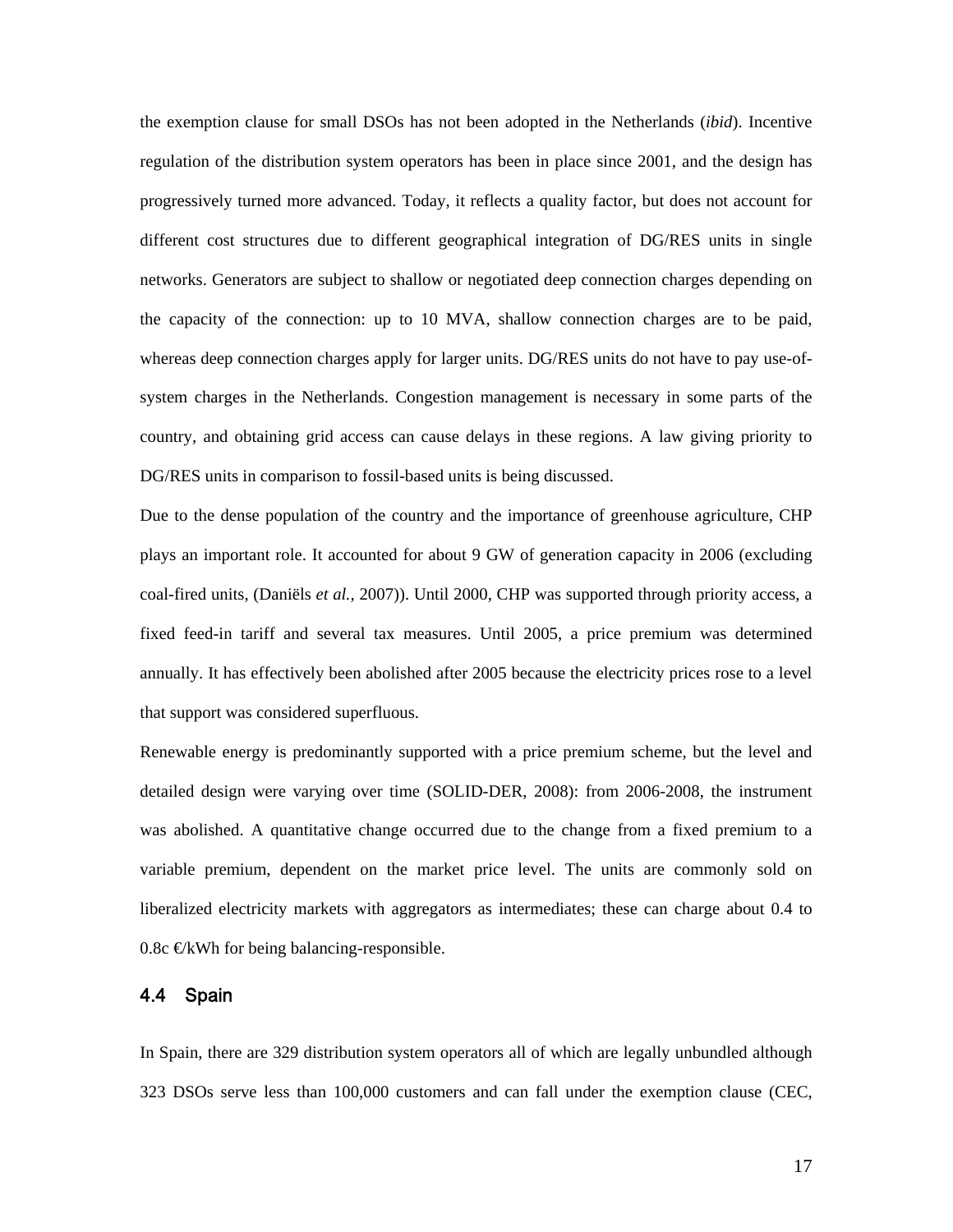2009). Spanish distribution system operators are regulated by a revenue cap incentive regulation that includes power quality standards. In contrast to the other countries, which apply statistical methods to determine single company's efficiency, Spain uses reference network models. However, incremental cost related to the connection and operation of DG/RES is not represented in a satisfactory way. "DG/RES pay deep distribution connection charges in Spain, i.e., DG/RES has to pay for any equipment and network reinforcement that is required to meet the technical conditions. The amount of these connection charges is calculated by the corresponding DSO. The rules for this calculation are not simple or transparent, thus discriminatory treatment may arise. DG does not pay use-of-system charges. As long as use-of-system charges for DG/RES are not implemented, main network reinforcement costs are socialized among consumers."<sup>4</sup> Spain introduced its first feed-in tariff in 1994 (see SOLID-DER, 2008, for further details). Already then, extra payments for the provision of reactive power and time-differentiated tariffs were granted. In 1998, the feed-in tariff was adopted so that its level was based on the average market price of electricity, but did not reflect hourly variations. In 2004, Spain progressed to a hybrid system of feed-in tariffs and price premiums, both being dependent on the average market price of electricity. This average reference price was updated periodically. Since 2007, the hybrid system is no longer dependent on the average tariff. Instead, technology-specific cap and floor values (market price plus premium) were introduced. The law comprises also more technical requirements, such as the obligations for units larger than 10 MW to be connected to a local control centre and requiring all units to have voltage dip ride through capability.

## 4.5 United Kingdom

In the distribution sector in the United Kingdom, there are 18 DSOs of which 4 DSOs have less than 100,000 customers. The United Kingdom does not apply the exemption clause so that all DSOs are legally unbundled (CEC, 2009). The British distribution system operators have the

 $\overline{a}$ 

<sup>4</sup> Contribution by Olmos, L. to Cali, Ropenus and Schröder (2009).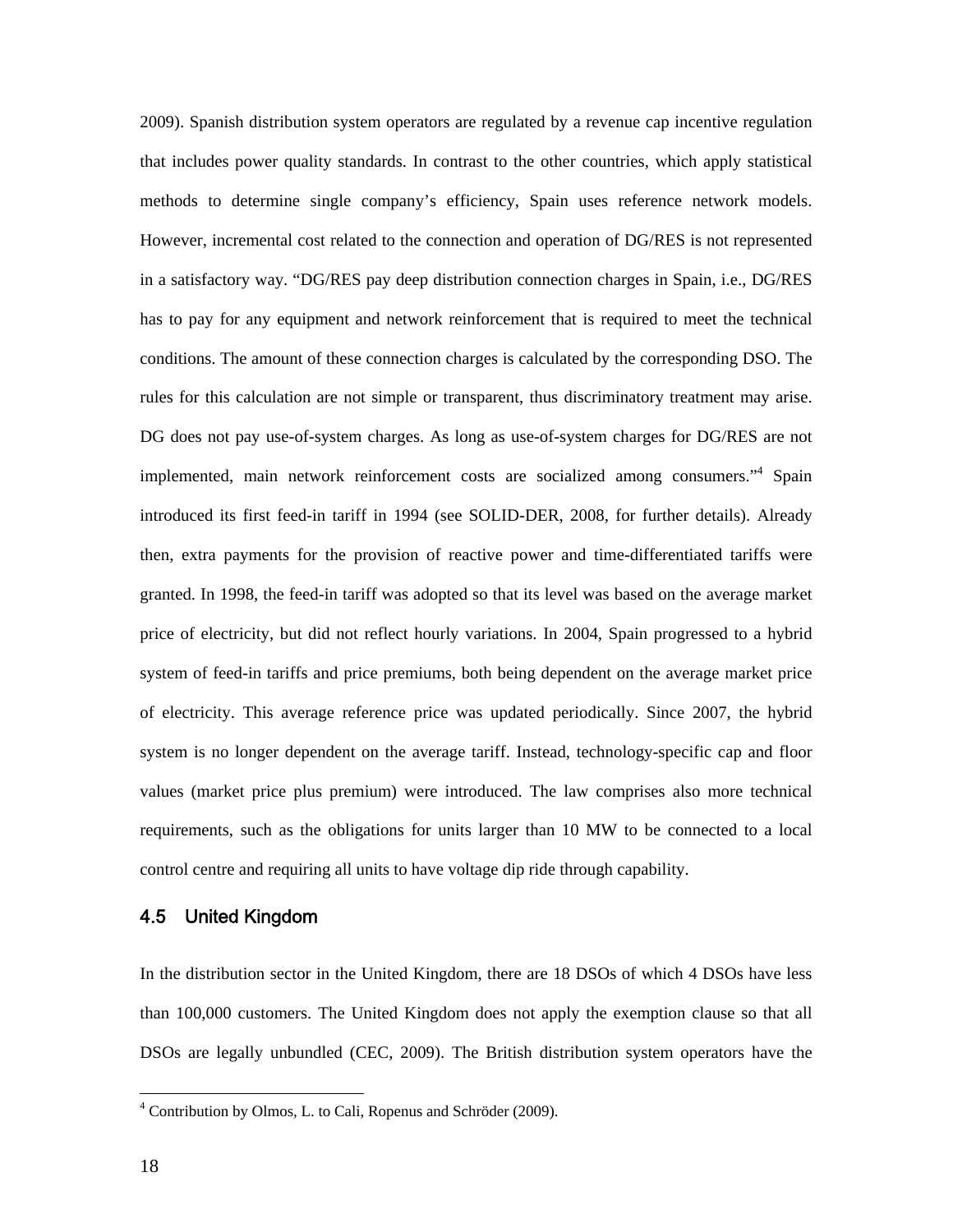longest experience with revenue cap incentive regulation, which was introduced in 1990. The cost effect of DG/RES was explicitly taken into account in the latest regulatory review in 2005. The implemented instruments are an innovation-funding incentive scheme and registered power zones. The latter are intended to provide a regulatory framework for certain innovative test regions, e.g., for active network management and DG/RES integration. The DSO's revenue cap is increased if such measures are taken. DG/RES connection charges are negotiated bilaterally and are characterized as shallowish. In single cases, bilateral compensatory payments for curtailment have been reported if this helped the DSO to reduce network reinforcement demand (Lobato *et al.*, 2009).

The support scheme for DG/RES units differs considerably from the other countries: as early as 1990, the Non-Fossil-Fuel Obligation (NFFO) was adopted. It was a tendering mechanism granting subsidization to the bidder with the lowest bid for renewable generation. However, actual construction of the promised generation capacity proved hard to enforce. Due to design flaws, also subsequent to following reforms, the instrument was not particularly effective in attaining a high DG/RES capacity installed. Since 2002, the Renewables Obligation (RO) is in effect. It is a quota system that imposes a percentage requirement on electricity suppliers on the share of electricity from renewable energy sources they deliver to electricity consumers. The stipulated renewable quota increases until March 2015 (to a quota of 0.154) and is then maintained at this level until 2027 to incentivize investment. Qualified electricity generators obtain a green certificate for each unit of renewable electricity produced. Electricity suppliers meet their quota obligation by purchasing the required amount of certificates from electricity producers. In the previous Renewables Obligation Orders, one Renewable Obligation Certificate (ROC) was issued for one MWh of renewable production. The latest revision of the RO in 2009 introduced banding, i.e., one ROC corresponds no longer to one MWh across all technologies, but it is differentiated for the different technologies, accounting for their maturity.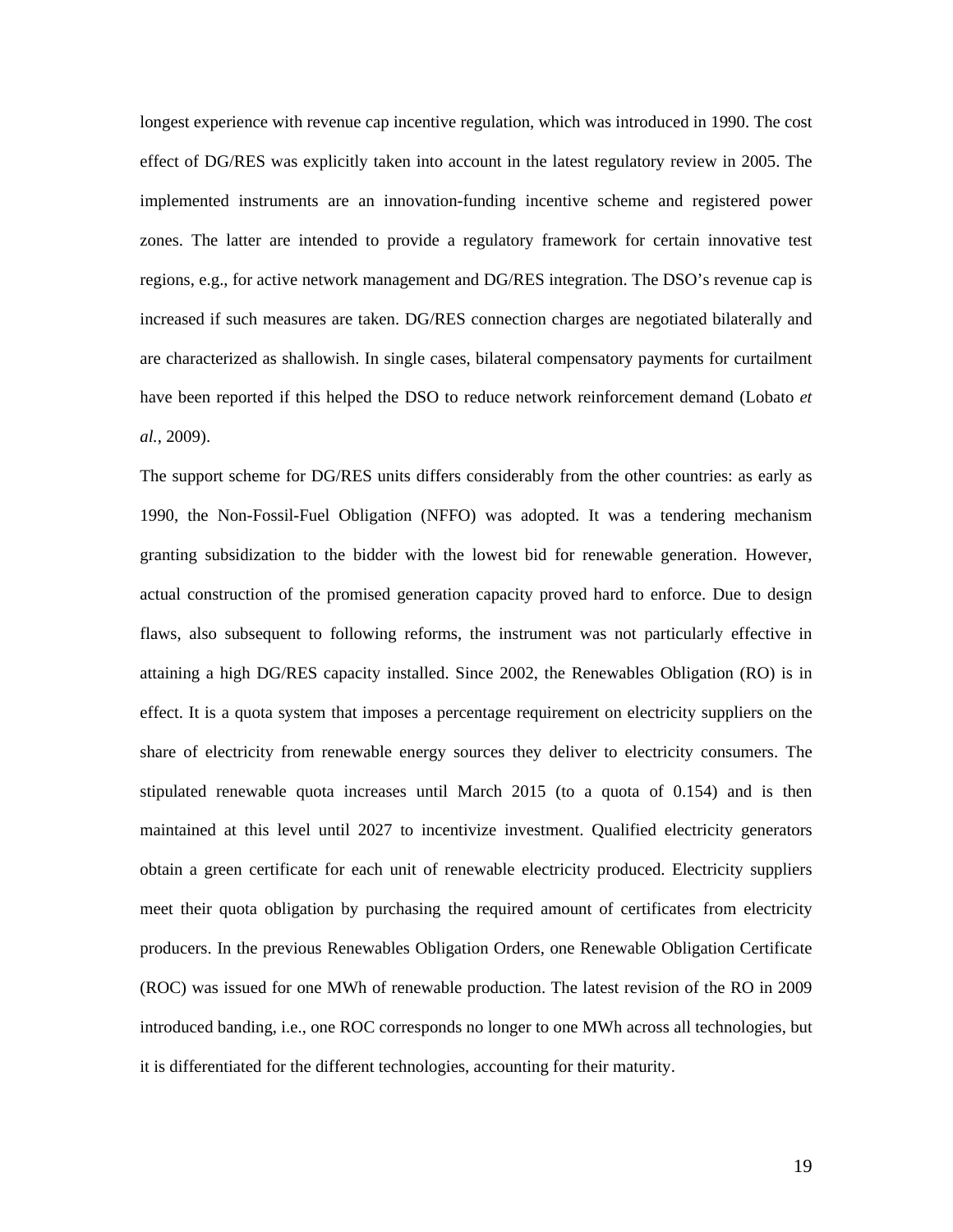# **5 DISCUSSION**

In the five country cases studied, we can observe a general transition from fixed price-based to more market based support schemes (Figure 1).



*Support scheme market orientation*

**Figure 1: Historical evolution of support schemes in five country cases** 

In Denmark, the Netherlands and Spain, the promotion schemes have moved from the classic feed-in tariff scheme to price premiums during the past 20 years. Germany, albeit still applying the classic feed-in tariff, allows with the option of direct selling renewable electricity producers to voluntarily participate in the market rather than obtaining a fixed level of support. The UK is the only country using a quota mechanism as its support mechanism.

Regarding network regulation, there has been convergence among the five examined Member States, with the majority applying revenue cap regulation and the Netherlands having implemented yardstick regulation. By contrast, the choice of connection charging regime has been rather mixed, ranging from deep over shallowish to shallow charges. The matrix depicted by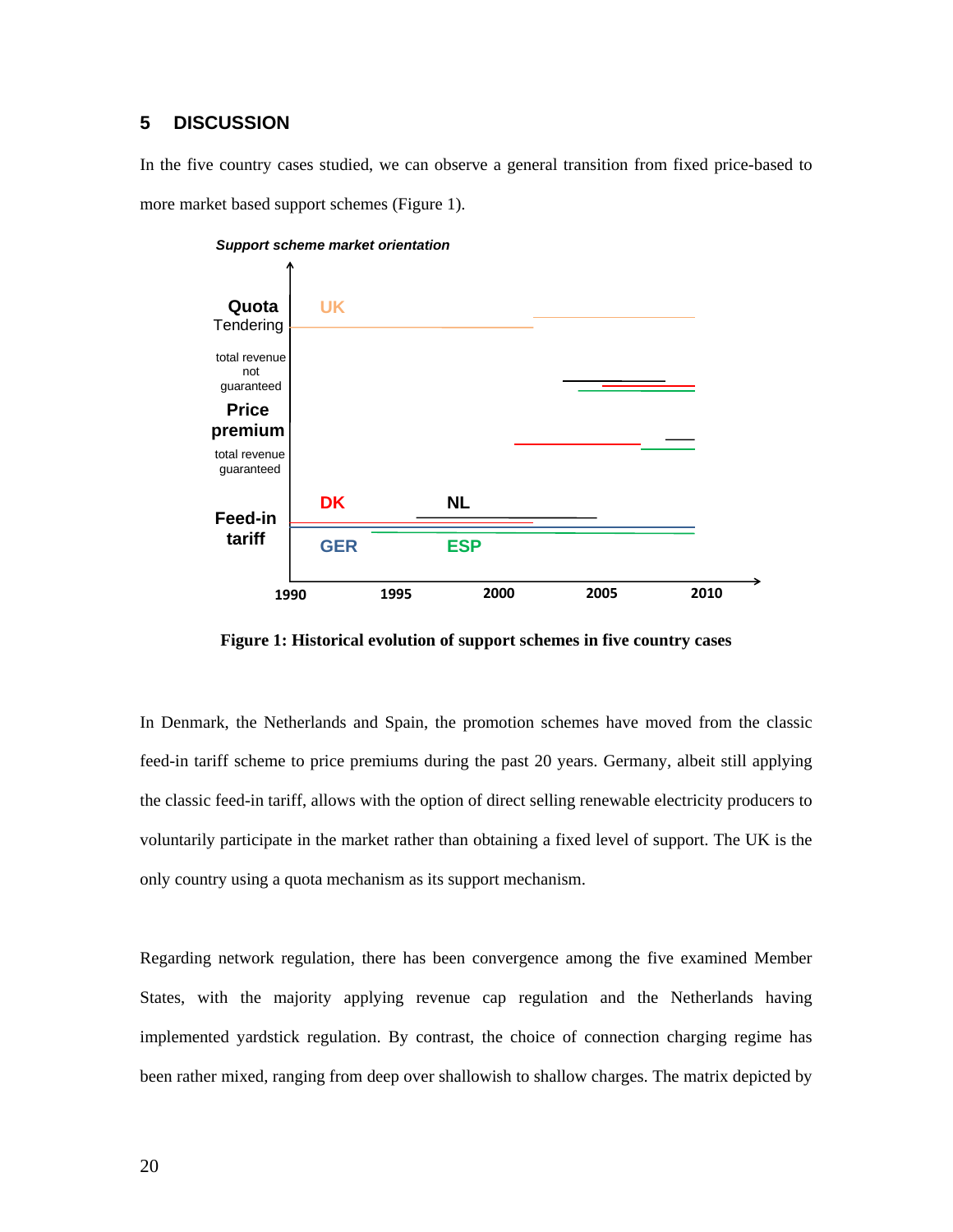Table 1 provides an overview of the combinations of network and support scheme regulation for the five countries of our case study.

Ragwitz *et al.* (2006) broach the issue of support scheme efficacy and effectiveness. They find that during the early stages of RES development with low penetration levels of a RES technology, feed-in tariffs turned out to be most effective. From the vantage point of a DG/RES producer, in terms of revenue, a feed-in tariff and shallow connection charges (upper left corner of Table 1) provides a good combination for fostering the deployment of a technology in an early development stage. A more market-based approach with price premiums can be implemented when the respective technology reaches a considerable market penetration level and gets closer to being economically viable in the absence of support.

|                                            | <b>Feed-in tariff</b> | <b>Price premium</b>                                                   | Quota system                    |
|--------------------------------------------|-----------------------|------------------------------------------------------------------------|---------------------------------|
| <b>Shallow</b><br>connection<br>charges    | Germany (revenue cap) | Denmark (revenue cap)<br>Netherlands (yardstick)<br>$(units < 10$ MVA) |                                 |
| <b>Shallowish</b><br>connection<br>charges |                       |                                                                        | United Kingdom<br>(revenue cap) |
| <b>Deep</b><br>connection<br>charges       | Spain (revenue cap)   | Netherlands (yardstick)<br>$units > 10$ MVA)<br>Spain (revenue cap)    |                                 |

**Table 1: Country matrix with combinations of network and support scheme regulation** 

As for the DSOs, the allocation of the costs for integrating DG/RES plants remains the major issue at stake. In the past, rate-of-return regulation was based on the actual costs incurred by the DSOs. However, under incentive regulation the revenue of DSOs is (at least partially) decoupled from costs. Hence, it is essential to incorporate locational signals for the placement of new DG/RES production in access and network regulation so as to neutralize or at least compensate DSOs for the costs arising from DG/RES integration. Simultaneously, it is important to incentivize the efficient siting of new DG/RES units through the provision of locational signals.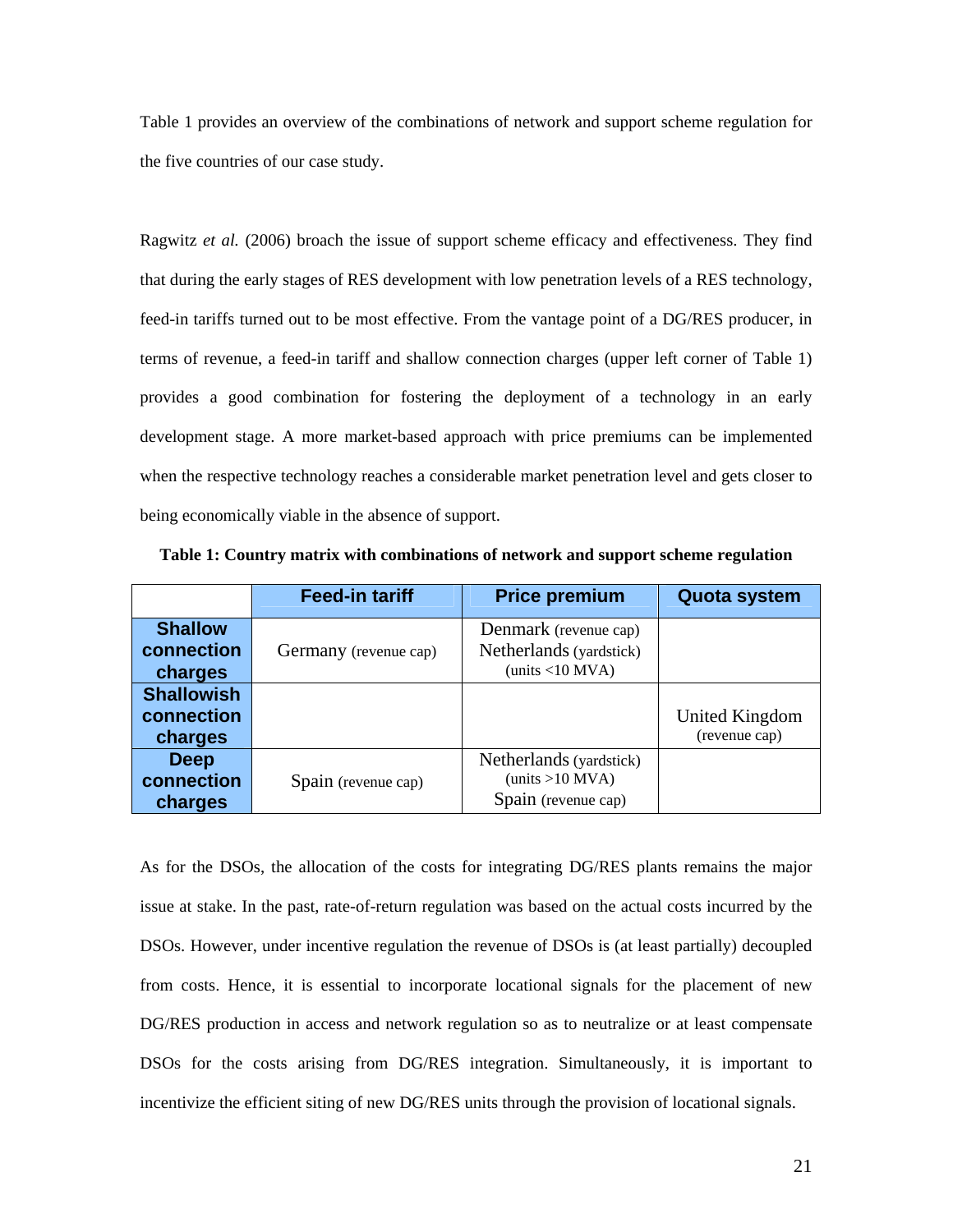Both a lack of incentive for the DSOs to connect new DG units to their grids and high connection charges have been identified as major barriers to DG deployment by the earlier conducted DG-GRID project (Skytte and Ropenus, 2005). The question therefore arises in which regulatory segment, i.e., network tariff, connection charge or support scheme, to include locational signals for the placement of new DG/RES producers in the network. This will be further touched upon in the subsequent conclusion.

#### **6 CONCLUSION**

From the above examination, several conclusions can be drawn: firstly, the conceptual analysis illustrated how the impact of various types of network regulation approaches, connection charging regimes and support schemes differs for DG/RES producers and DSOs. In some policy areas, the impact can nearly be considered to be antagonistic, i.e., it affects these two market agents in opposite directions. In the case of connection charges and network tariffs, DG/RES producers naturally prefer the lowest level of charges attainable whereas it is essential for DSOs to recuperate arising costs and to induce an optimal placement of new DG/RES units from a network point of view. Similarly, for support schemes, there exists the trade-off between achieving a high penetration of DG/RES (through high support levels) and the costs and complexity arising from their system integration for DSOs. With regard to unbundling, the risk of the exercise of local market power through vertical integration of the DSO has to be weighted against more effective network management and planning if small DSOs are allowed to be vertically integrated.

The country case study has revealed that, in very general terms, the five selected Member States have migrated to incentive regulation and more market-based support schemes while the connection charge approaches vary to a larger degree.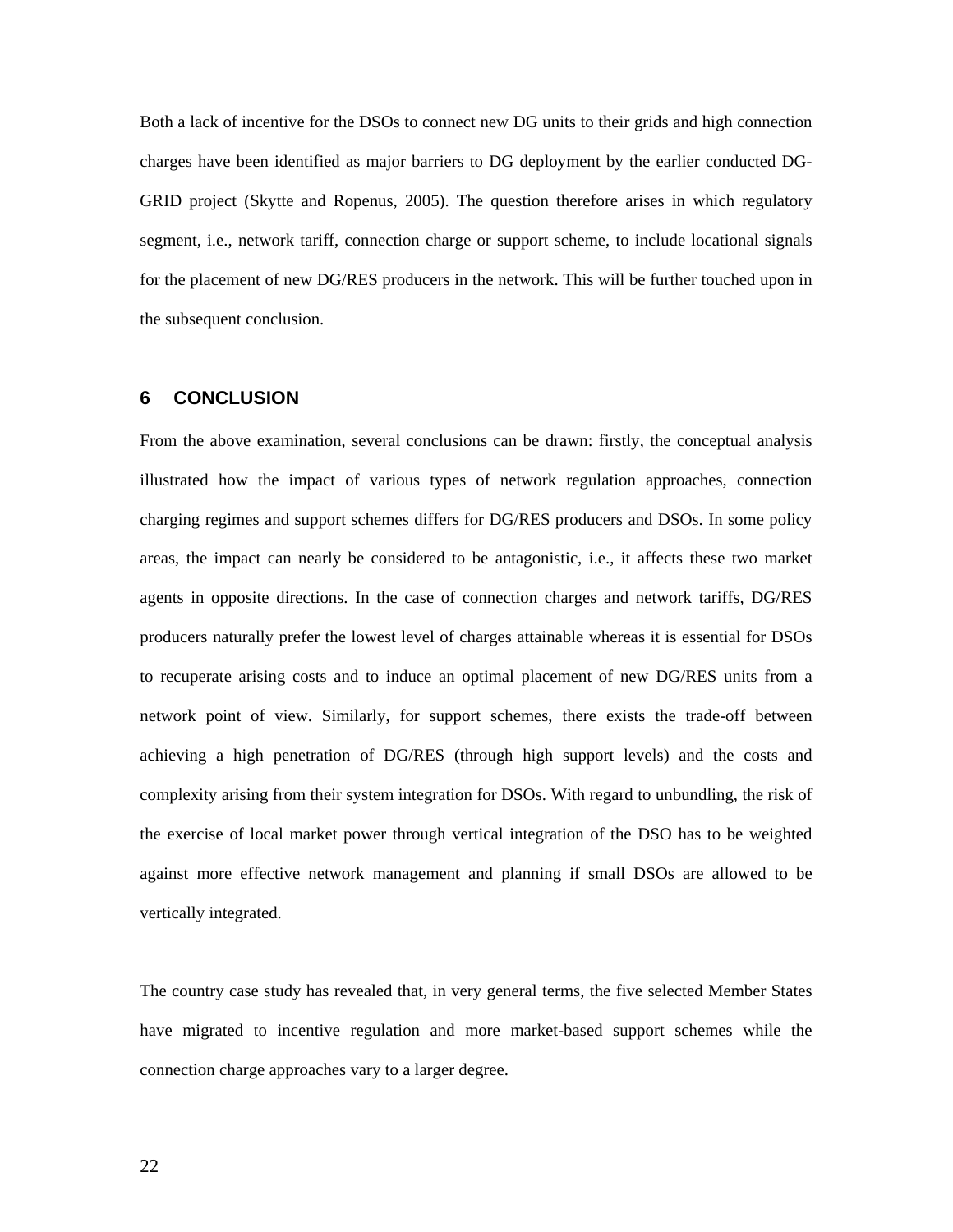For higher penetration levels of DG/RES, the combination of shallow connection charges with financial support for DG/RES production is problematic because support schemes do not account for locational effects with regard to network integration. As aforementioned, this leads to the interesting question in which regulatory segment such locational signals could be included. Inherently, it is in the interest of DG/RES investors to reduce their upfront investment, which indirectly rules out the deep charging approach. Simultaneously, for DSOs it is important that additional generation is placed in locations where they do not require network reinforcements (or, alternatively, to provide locational signals where small-scale generation could be used to substitute or defer network upgrades). The authors suggest that DSOs should be encouraged to issue a plan of their network and nominate single nodes where new DG generation capacity would be beneficial. A predefined upfront payment to the DG investor could be granted if the DG unit matches specified criteria, such as a certain generation profile. This way, DG/RES investors would have a clear signal where their generation units could optimally be placed with respect to the network and be rewarded with an upfront "network premium" that is equivalent to reducing the connection charge. In case that the necessary criteria are not met in everyday operation, the DG operator would have to pay a penalty to the DSO. Notably, the proposed setup would require, firstly, that the DSO is aware about the dynamic conditions of its network and, secondly, that this approach is not to the DSO's economic disadvantage. More precisely, it would be a prerequisite that such bilateral payments could be recovered under a rate-of-return regulation. With respect to the predominantly applied incentive regulation, it would be to the discretion of the regulatory authorities to decide how the proposed bilateral payments could elevate the DSO's revenue cap.

#### **7 ACKNOWLEDGEMENTS**

This work is part of the research project IMPROGRES (EISAS/EIE/07/137/2007; http://www.improgres.org) supported by the European Commission, Directorate-General

23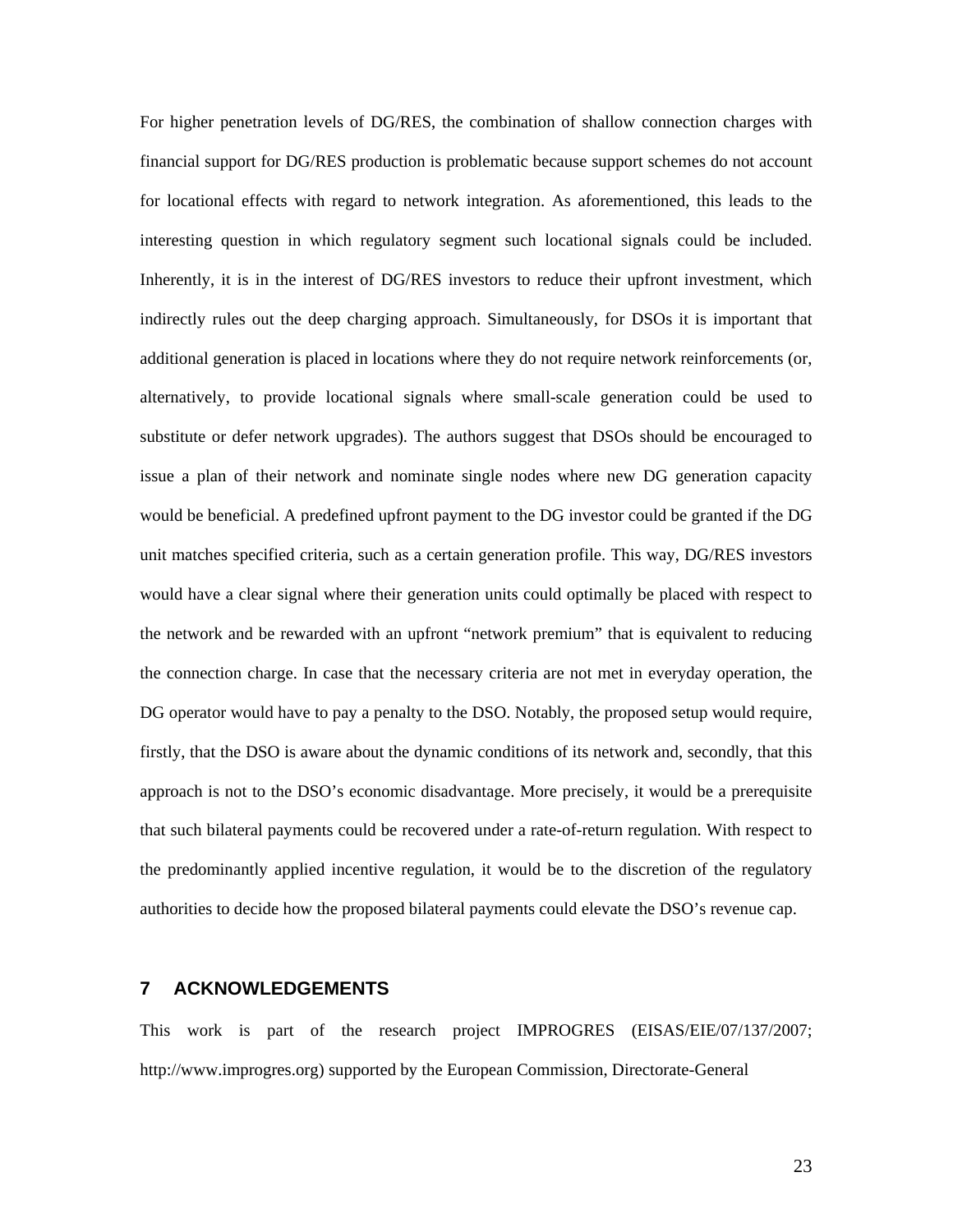for Energy and Transport, under the Energy Intelligent Europe (EIE) Programme. The authors would like to express their gratitude for the support of this project. The IMPROGRES project aims to identify possible improvements in the social optimal outcome of market integration of distributed generation (DG) and electricity production from renewable energy sources (RES-E) in European electricity markets.

Portions of this paper draw on the Deliverables 2 and 3 of Work Package 2. The authors would like to thank all IMPROGRES project partners for the great cooperation and fruitful and inspiring discussions during the project meetings.

The sole responsibility for the content of this document lies with the authors. It does not represent the opinion of the European Commission. The European Commission is not responsible for any use that may be made of the information contained therein.

# **8 REFERENCES**

Ackermann, T., 2004. Distributed resources in a re-regulated market environment. PhD thesis, Royal Institute of Technology, University of Stockholm.

Armstrong, M., Cowan, S., Vickers, J., 1994. Regulatory Reform: Economic Analysis and British Experience. Fifth Printing, 1999. Cambridge, Massachusetts, USA: The MIT Press.

Cali, Ü., Ropenus, S., Schröder, S., 2009. Current electricity market interactions between DG/RES operators, DSOs and existing support schemes. Work Package 2, Deliverable 2 of the IMPROGRES project. February 2009. Homepage: http://www.improgres.org

Commission of the European Communities, DG. EU's homepage on Energy Research. Distributed Generation. Key Advantages of Distributed Energy Resources. Available online: http://ec.europa.eu/research/energy/nn/nn\_rt/nn\_rt\_dg/article\_1159\_en.htm

Commission of the European Communities (CEC), 2009. Communication from the Commission to the Council and the European Parliament. Report on Progress in Creating the Internal Gas and Electricity Market. Technical Annex to the Communication from the Commission to the Council and the European Parliament. COM(2009) 115. SEC(2009) 287. Brussels, 11.03.2009.

Council of the European Union, 2007. Presidency Conclusions of the Brussels European Council (8/9 March 2007). Council Document 7224/1/07, REV 1. Brussels, 02.05.2007.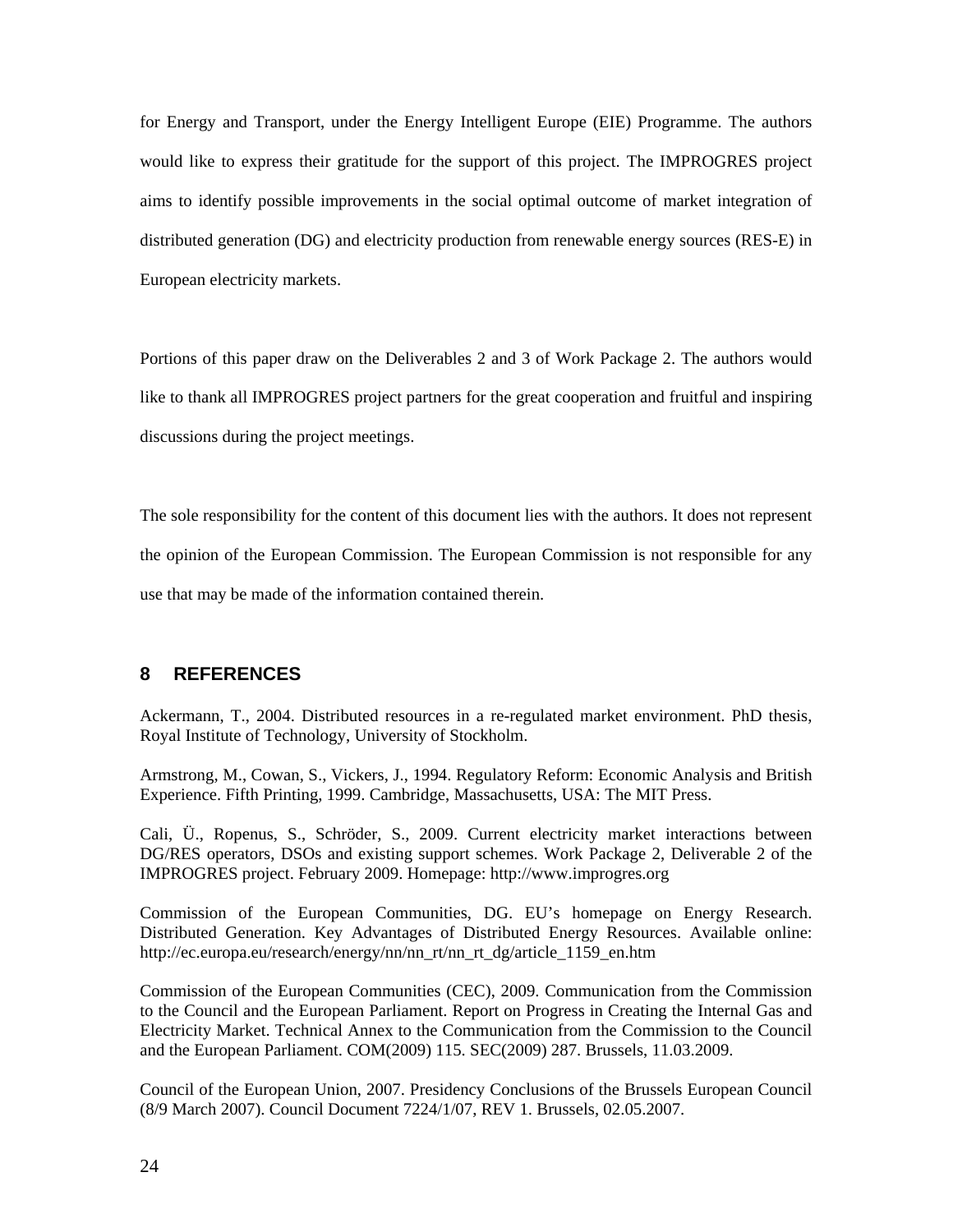Daniëls, B.W., Boerakker, Y.H.A., van der Welle, A.J., Wetzels, W., 2007. High-efficiency cogeneration in the Netherlands - Analysis of the potential for high-efficiency cogeneration and overview of barriers and recent developments, ECN, November 2007.

Directive 2009/72/EC of the European Parliament and of the Council of 13 July 2009 concerning common rules for the internal market in electricity and repealing Directive 2003/54/EC. OJ L 211/55-93.

Directive 2009/28/EC of the European Parliament and of the Council of 23 April 2009 on the promotion of the use of energy from renewable sources and amending and subsequently repealing Directives 2001/77/EC and 2003/30/EC. OJ L 140/16-62. 05.06.2009.

Directive 2004/8/EC of the European Parliament and of the Council of 11 February 2004 on the promotion of cogeneration based on a useful heat demand in the internal energy market and amending Directive 92/42/EC. OJ L 52/50-60. 21.02.2004.

Directive 2005/89/EC of the European Parliament and of the Council of 18 January 2006 concerning measures to safeguard security of electricity supply and infrastructure investment. OJ L 33/22-27, 04.02.2006.

Directive 2003/54/EC of the European Parliament and of the Council of 26 June 2003 concerning common rules for the internal market in electricity and repealing Directive 96/92/EC. OJ L 176/37-55. 15.07.2003.

Directive 2003/30/EC of the European Parliament and of the Council of 8 May 2003 on the promotion of the use of biofuels or other renewable fuels for transport. OJ L 123/42-46, 17.05.2003.

Directive 2001/77/EC of the European Parliament and of the Council of 27 September 2001 on the promotion of the use of energy from renewable sources. OJ L 283/33-40, 27.10.2001.

Energy Feed-In Law (Gesetz über die Einspeisung vom Strom aus erneuerbaren Energien in das öffentliche Netz (Stromeinspeisegesetz) vom 7. Dezember 1990), 1990 BGBl. I, p. 2633.

Erneuerbare-Energien-Gesetz (EEG), 2000. Gesetz für den Vorrang Erneuerbarer Energien. Vom 29. März 2000. 2000 BGBl. I, p. 305.

Erneuerbare-Energien-Gesetz (EEG), 2004. Gesetz zur Neuregelung des Rechts der Erneuerbaren Energien im Strombereich. Vom 21. Juli 2004. 2004 BGBl. I Nr. 40, p. 1918.

Erneuerbare-Energien-Gesetz (EEG), 2009. Gesetz zur Neuregelung des Rechts der Erneuerbaren Energien im Strombereich und zur Änderung damit zusammenhängender Vorschriften. 2008 BGBl. I Nr.49, p. 2074.

Eurostat. http://nui.epp.eurostat.ec.europa.eu/nui/show.do?dataset=tsien050&lang=en

Joskow, P.L., 2006. Regulation of the Electricity Market. Incentive Regulation for Electricity Networks. CESifo DICE Report, 2/2006. pp. 3-9.